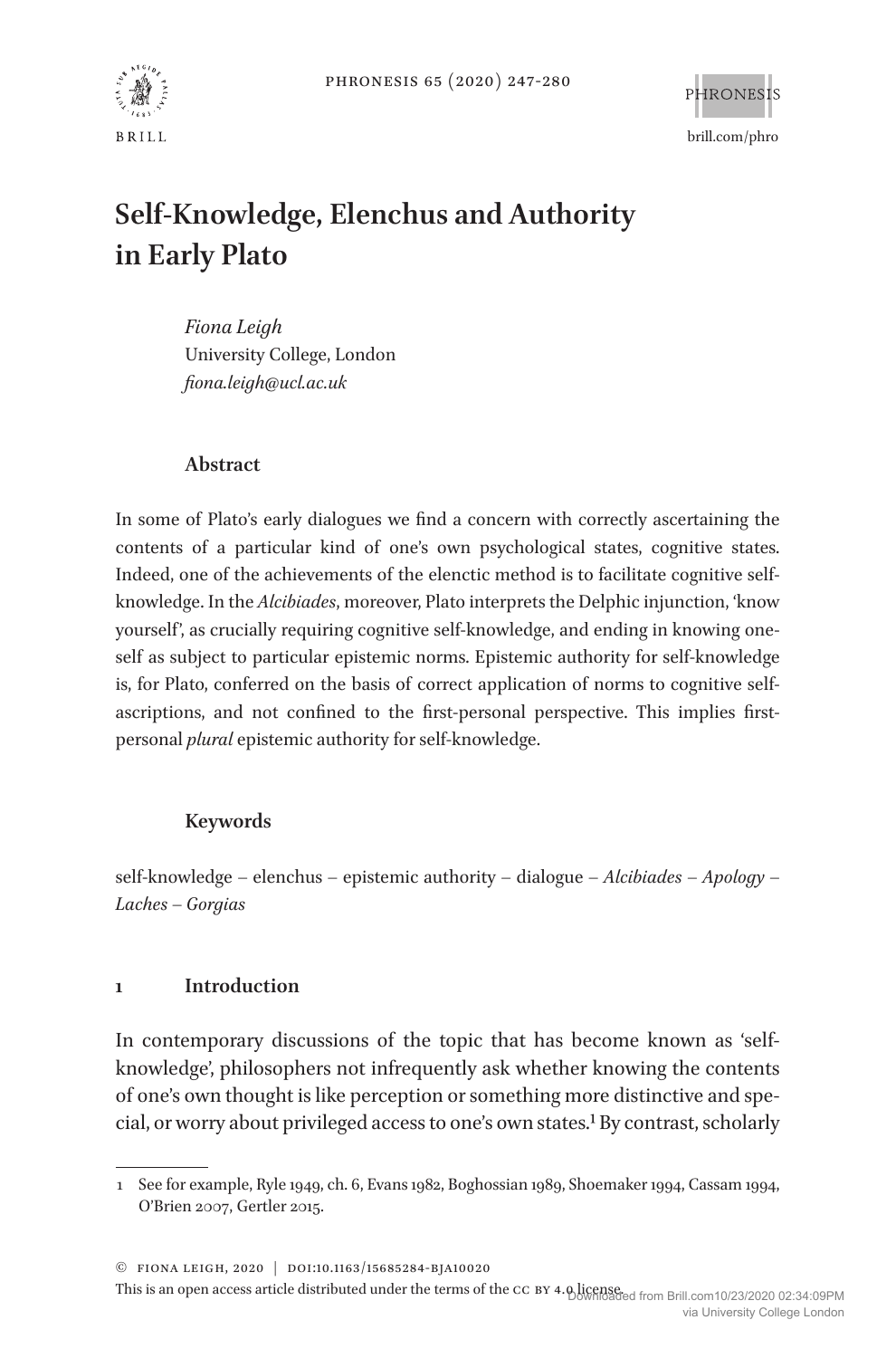investigation into self-knowledge in ancient thought has in large part focused on interest in knowing things about oneself, most importantly the state of one's moral character, so that self-knowledge becomes, in effect, a moral imperative.2 The contrast is nicely, if somewhat facetiously, captured by Quassim Cassam, who writes: 'Only a philosopher would think of calling my knowledge that I believe that I am wearing a pair of socks "self-knowledge"; it's certainly far removed from anything that the ancients … would recognize as self-knowledge.'3 In this paper, I will argue for a conception of self-knowledge in some of Plato's early dialogues—the *Apology*, *Alcibiades*, *Laches* and *Gorgias*—that in important respects undermines the dissonance thought to characterise the respective objects of self-knowledge for ancient and contemporary philosophers. In these dialogues, we find evidence for a concern with correctly ascertaining the contents of, and in that sense arriving at knowledge about, a particular group of one's own psychological states, which I shall call cognitive states. Cognitive states are those the agent takes to be truth-apt, states she describes for example as beliefs or opinions, how things seem (seemings), appearances or states of knowing. One of the achievements of the elenctic method as found in these dialogues is to facilitate cognitive self-knowledge—or so I will argue.

In addition, I will maintain that in the *Alcibiades* we can read Plato as selfconsciously interpreting the Delphic injunction to 'know yourself' in such a way that obeying its command crucially requires cognitive self-knowledge, and ends in comprehension of oneself as inherently rational and subject to rational norms. If this is right, Plato's own conception of self-knowledge, 'Platonic self-knowledge', and the goal of his elenctic method both have cognitive selfknowledge at their core: Platonic self-knowledge is in large part constituted by cognitive self-knowledge, understood as correctly ascertaining what one really thinks. It is distinctively *self*-knowledge in virtue not only of clarifying the content of one's own cognitive states but also by doing so oneself, by way of the active and self-conscious exercise of one's own capacity for reason.

In the first two sections of the paper I attempt to establish this reading. In Section 2, I examine passages from the relevant dialogues and argue that cognitive self-knowledge is on display. I then turn in Section 3 to Plato's own conception of self-knowledge in the *Alcibiades* and offer a reading of it as consisting in cognitive self-knowledge and knowledge of ourselves as inherently rational. Since the reading proposed goes against the orthodox reading of the eye-soul analogy at the end of the *Alcibiades* (according to which the soul is

<sup>2</sup> Prominent examples include Griswald 1983, Annas 1985, Rappe 1996, Sherman 1997, Remes 2013, Kamtekar 2017, Renz 2017. See also McCabe 2015.

<sup>3</sup> Cassam 2014, 28.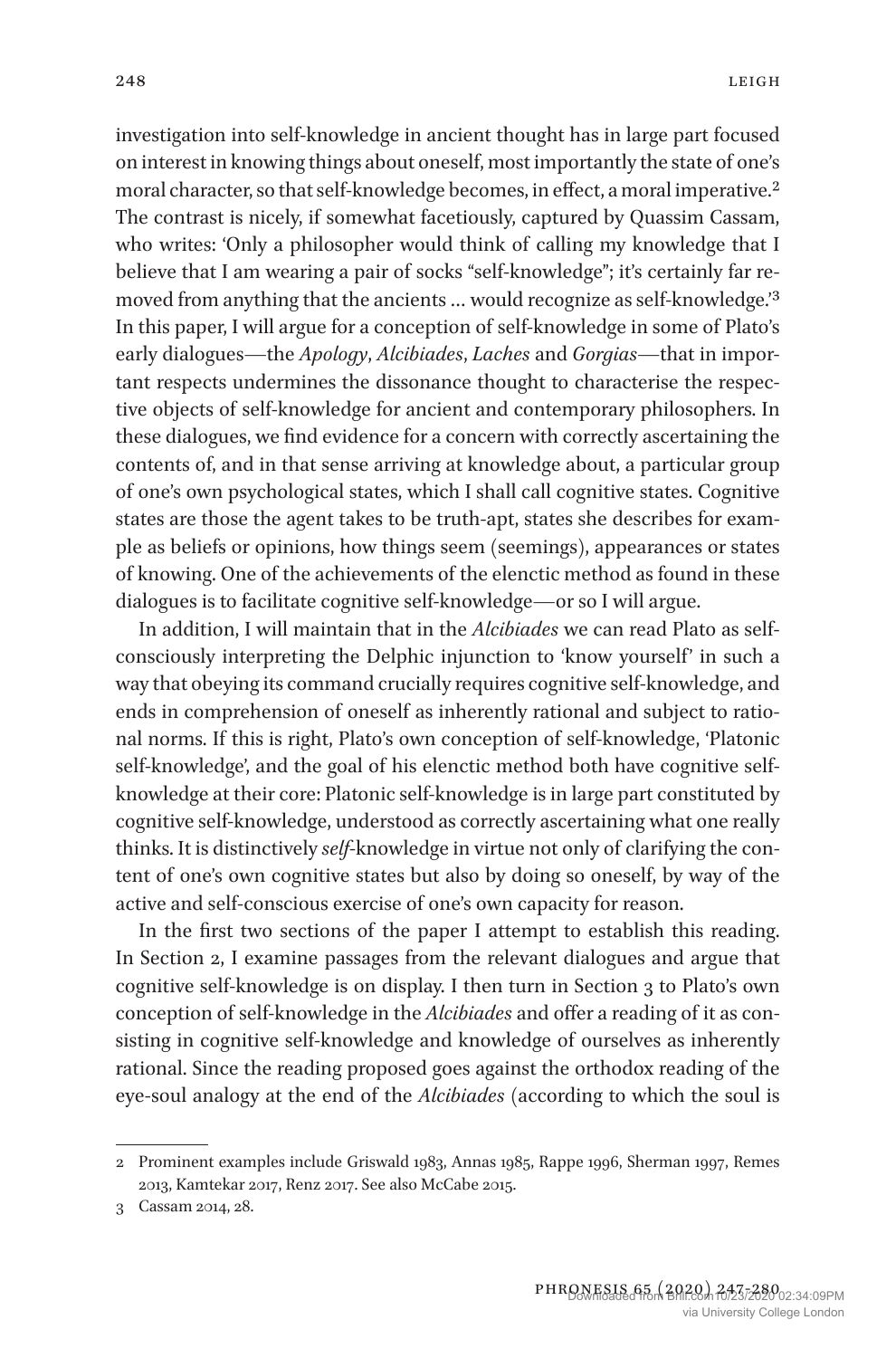for self-knowledge is not, for Plato, conferred simply on the basis of occupying the first-personal viewpoint, but on the basis of applying epistemic norms in such a way that makes room for the views and authority of others through dialogue. This in turn implies first-personal *plural* epistemic authority as regards self-knowledge.

# **2 Cognitive Self-Knowledge in the** *Apology***,** *Alcibiades***,** *Laches* **and** *Gorgias*

### **2.1** *The* **Apology** *and the* **Alcibiades**

The figure at the heart of what I have called cognitive self-knowledge in the early dialogues is Socrates, in two respects: Plato depicts Socrates as himself having cognitive self-knowledge—i.e. having a correct estimation of the content of the cognitive states of his own soul—and as the practitioner of the method that facilitates his own and others' arrival at cognitive self-knowledge. Socrates gives an account of his cognitive self-knowledge and of the method, often referred to in the scholarship as the elenctic method, in the *Apology*.

In his defence speech, Socrates asserts that care of one's own soul (*heautou epimeleisthai*) consists in ensuring it is as good and wise as possible (36c3-8),<sup>4</sup> and that this greatest of benefits consists in discussing virtue and testing oneself and others, and thereby living an examined life (38a1-7).<sup>5</sup> Socrates' life has in this way been an examined one, and evidently one result of his examinations is that he has a distinctively cognitive kind of self-knowledge: he declares not only that he does not know (e.g. what the virtues are), but also that he does not think that he knows (21d2-8).6 This awareness is, it seems, a direct result of

<sup>4</sup>  *Apol*. 36c3-8: 'but I went to each of you privately and conferred upon him what I say is the greatest benefit, by trying to persuade him not to care (ἐπιμελεῖσθαι) for any of his belongings before caring (ἐπιμεληθείη) that he himself should be as good and as wise as possible' (tr. Grube). Cf. 29e, 30b, 31b.

<sup>5</sup>  *Apol*. 38a1-7: 'On the other hand, if I say that it is the greatest good for a man to discuss virtue every day and those other things about which you hear me conversing and testing myself and others, for the unexamined life is not worth living for men, you will believe me even less' (tr. Grube).

<sup>6</sup>  *Apol*. 21d2-8: πρὸς ἐμαυτὸν δ' οὖν ἀπιὼν ἐλογιζόμην ὅτι τούτου μὲν τοῦ ἀνθρώπου ἐγὼ σοφώτερός εἰμι· κινδυνεύει μὲν γὰρ ἡμῶν οὐδέτερος οὐδὲν καλὸν κἀγαθὸν εἰδέναι, ἀλλ' οὗτος μὲν οἴεταί τι εἰδέναι οὐκ εἰδώς, ἐγὼ δέ, ὥσπερ οὖν οὐκ οἶδα, οὐδὲ οἴομαι· ἔοικα γοῦν τούτου γε σμικρῷ τινι αὐτῷ τούτῳ σοφώτερος εἶναι, ὅτι ἃ μὴ οἶδα οὐδὲ οἴομαι εἰδέναι ('So I withdrew and thought to myself: "I am wiser than this man; it is likely that neither of us knows anything worthwhile, but he thinks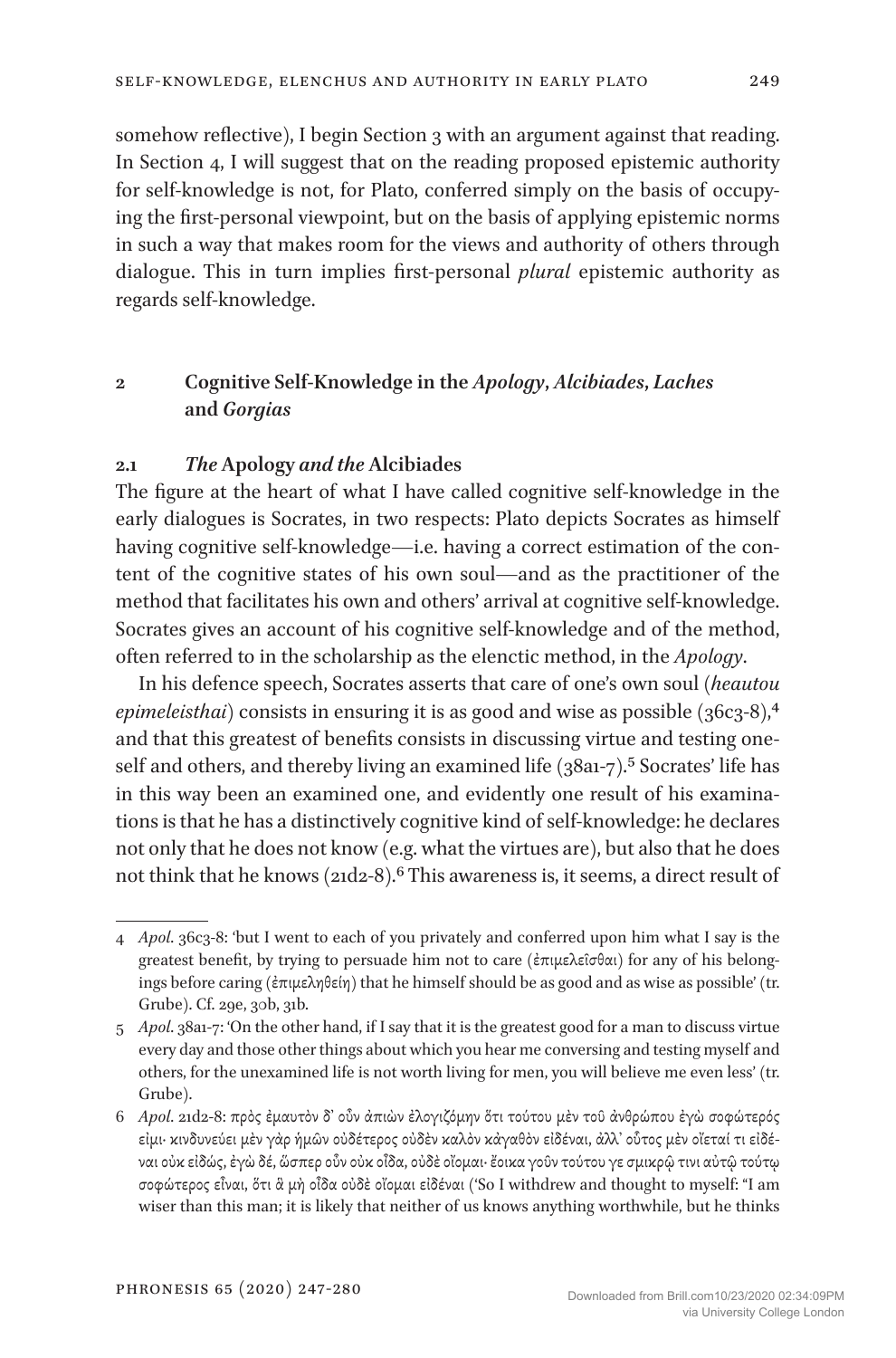devoting his time to examining each matter, which examination is depicted in the dialogues as taking place by way of critical conversation, with whomever he is able, whenever he is able.<sup>7</sup> Care of one's own soul requires, or consists in, cross-examination as practised by Socrates—the elenctic method.8 And although the practice proved costly to him, Socrates suggests in the *Apology* that his aim is to bring about this self-care in his fellow Athenians by subjecting them to cross-examination  $(36c3-8)$ . I want to suggest that one of the central aims of the elenctic method in the dialogues that we will consult from the early period—the *Alcibiades*, *Laches* and *Gorgias*—is to allow his interlocutors to arrive at cognitive self-knowledge too, in that like Socrates they come to ascertain correctly the contents of, and so come to a correct estimation of, their own cognitive states.

The topic of the *Alcibiades* is the future success and flourishing of Alcibiades himself, a topic of such importance to the much-fêted young man that he is willing to converse with Socrates on its promise alone.<sup>9</sup> Socrates' questions target cognitive states (beliefs, and states that Alcibiades takes to be knowledge) that Alcibiades attributes to himself on the topic of justice and international affairs, with the result that Alcibiades ends up doubting the content of his beliefs and repudiating his claims to knowledge. For instance, at 106c-109d, although he considers himself to have knowledge on these matters, indeed to know better than the Athenians, it turns out that he cannot say what it is for

he knows something when he does not, whereas when I do not know, neither do I think I know; so I am likely to be wiser than him to this small extent, that I do not think I know what I do not know": tr. Grube). Cf. 22c, 22e.

<sup>7</sup> Doyle 2012 has argued that Socrates knows himself to lack knowledge prior to embarking on the project of cross-examining others and cites 23a5-b4 (2012, 43-4). But here Socrates could mean merely that he embarked on the project of confirming to himself that the Oracle was wrong to imply that he possessed the wisdom of someone who knows, which project required a large-scale effort of consulting the claims of others to know very widely. If so, then the text is consistent with the suggestion that, since Socrates *always* understood that his 'human' wisdom was worthless, and has long been concerned with truth and wisdom, and the care of his soul (23b, 32e-33b, 36b-d, 38a; cf. implicitly 29d-30c), he has similarly long been engaged in cross-examination of his own thoughts, and that of those he cares for, his friends, in conversation.

<sup>8</sup> The precise details of the elenctic method have been much disputed. Here, it is sufficient for my purposes to adopt a minimalist—and so, I hope, uncontroversial—conception of the method: an interlocutor makes a claim, usually (but not always) a substantive or definitional claim about one of the moral virtues; Socrates, or the questioner, then secures the interlocutor's agreement to further claims which taken together contradict the original claim.

<sup>9</sup> I take it that Nicholas Denyer has shown that the arguments against attributing the dialogue to Plato are less than compelling (2001, 14-26; cf. Annas 1985, 112-15 and Jirsa 2009. For a recent expression of doubt, see Smith 2004).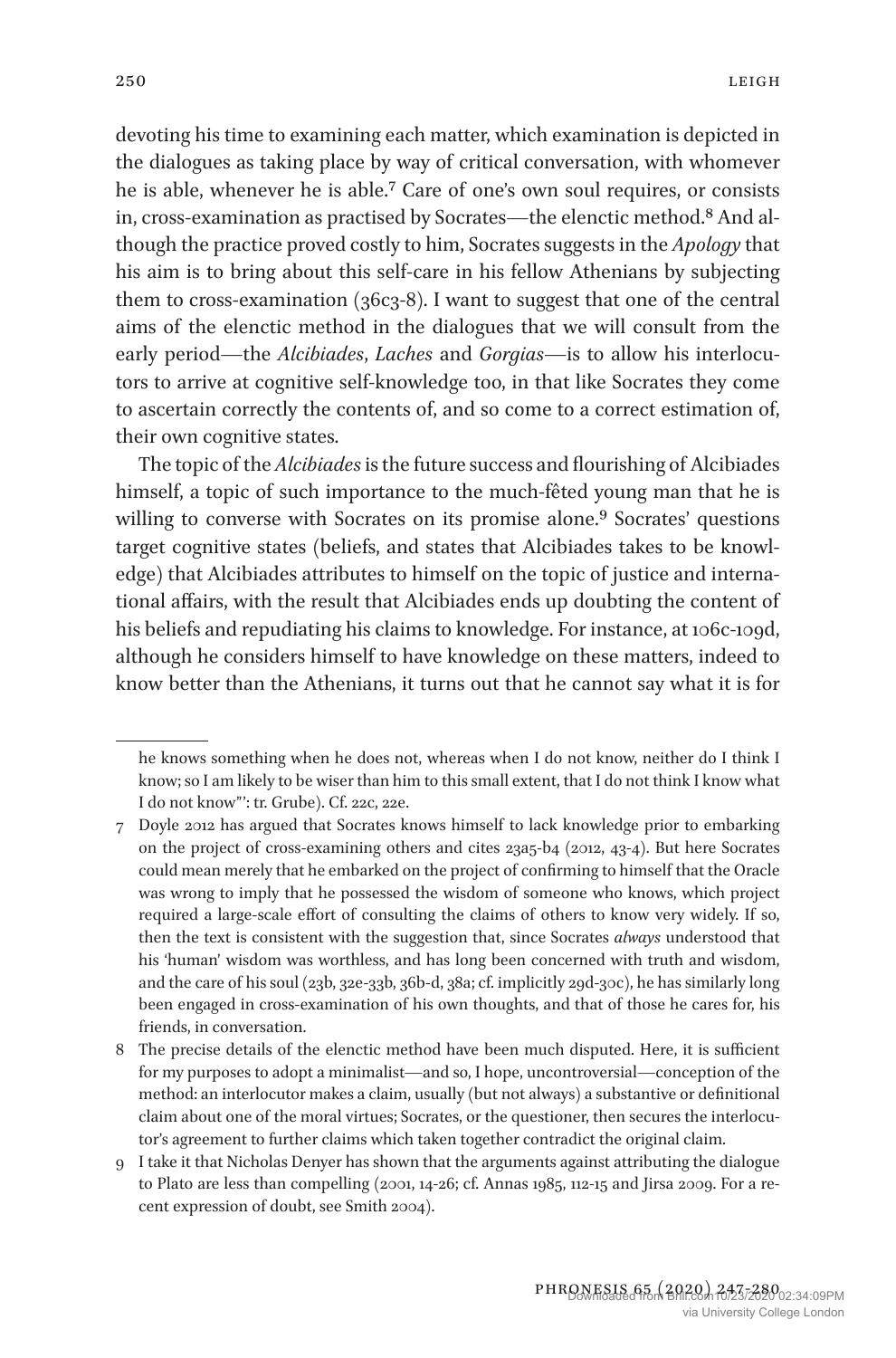a city to act correctly or to do the better thing in relation to war and peace (108d *ff*.). And at 109d-110e he asserts that he knows what justice and injustice are, yet he cannot give an account of how he learned it, from whom, and at what prior point he realized that he did not in fact know it (110c-d), and he does not say what justice consists in.

At 112d, when Socrates asks whether it has turned out on the basis of their conversation that Alcibiades in fact has knowledge (*eidenai*, d7) of justice and injustice, Alcibiades says that it is not very likely 'from what you say'. And here, significantly, Socrates makes a great deal of fuss, insisting at some length and with the aid of several examples from 112e-113b that it is Alcibiades who is making various claims, not him. At 113b-c he again repeats that the statement that Alcibiades lacks knowledge of justice and injustice is not something he, Socrates, says, but what Alcibiades himself is saying (113b5-c1; tr. Hutchinson):

Soc.: Well, then, which of us said what was said?

Alc.: From what we've agreed, Socrates, it seems that I did. Soc.: And what was said was that Alcibiades, the handsome son of Clinias, doesn't understand justice and injustice—though he thinks he does and that he is about to go to the Assembly to advise the Athenians on what he doesn't know anything about. Wasn't that it? Alc.: Apparently.

Socrates' point is that it is Alcibiades himself who comes to this higher-order view, a view about his own first order states. Socrates then goes on to persuade Alcibiades of the belief that the just is always advantageous and never disadvantageous. But Socrates' method of persuasion is not to convince Alcibiades to accept some view of Socrates' own, on Socrates' authority. Instead, he suggests that Alcibiades would be most convinced of a claim if it is one he arrives at himself, and is aware of arriving at it himself, telling him: 'If you don't hear yourself say that just things are also advantageous, then don't believe anything else I say' (114e7-9). As before, he extracts this opinion from Alcibiades on the basis of its being entailed by a series of other beliefs that he, Alcibiades, appears to hold already, prior to his questioning by Socrates. Some of these prior beliefs, for example, are that courage is valued as good by its possessor, that it is good insofar as it involves doing good things and is admirable because of this, and that it is problematic to say that something is good and bad in the same respect (115d-116a).<sup>10</sup> Moreover the truth of these previously held beliefs

<sup>10</sup> This last is not explicitly stated in the text. It must, however, be read as implied by (a) Alcibiades' (surely uncomfortable) admission to the conclusion that, in saying that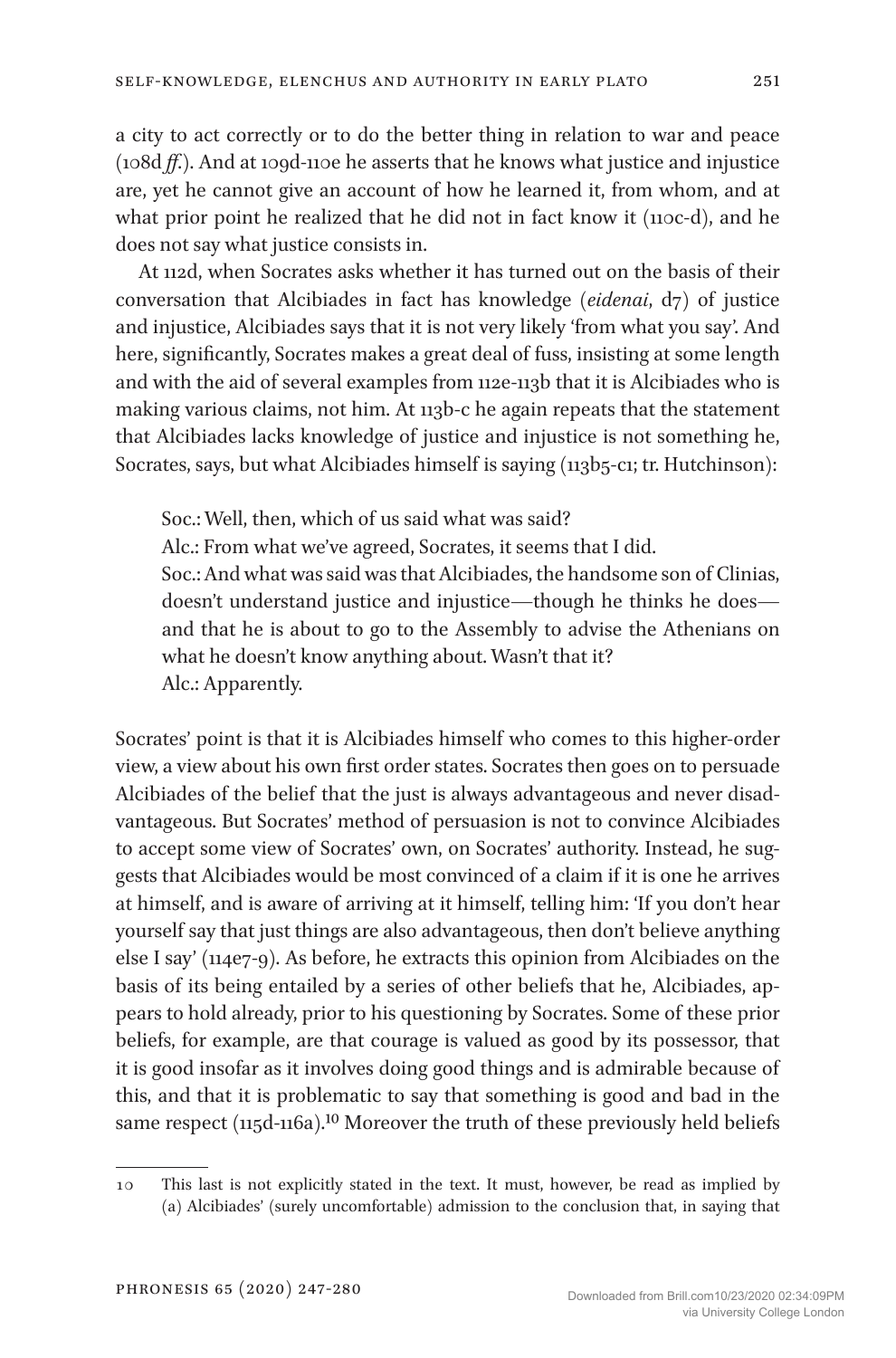is something that, upon reflection, Alcibiades either regards as certain or as clear: he is certain that he values courage as a good (115d-e: he would rather die than be deprived of it), and it seems clear to him that saving one's friends in battle is admirable because it is an act of something good, courage (115e). The inferential connections between these beliefs and the conclusion that nothing admirable insofar as it is admirable is bad are, on the most sympathetic reading, valid.11 And last, the inconsistency between this conclusion and his previous supposition at 115a that some admirable things are bad is made apparent to him: at the end of the passage, at 116e, Alcibiades declares himself bewildered, saying that he first thinks one thing and then another. When Socrates diagnoses his state as one of wavering (*planasthai*, 117a10; cf. 112d, 116d-e) between conflicting beliefs, a state brought about by not knowing but thinking oneself to know, Alcibiades once more agrees.

Throughout this cross-examination by Socrates, Alcibiades' critical gaze is not only steered by Socrates towards the objective matters mentioned in the discussion, e.g. what justice is, but also towards his other pre-existing or background beliefs and knowledge-claims relevant to such matters. He is directed to clarify their content, and to consider what follows from them. Concerning these objective issues, progress in a negative sense is made concerning Alcibiades' first-order beliefs, insofar as some of them become less compelling to him. Positive progress is also made, since other beliefs about justice (e.g. that it is always advantageous), which he has ground to take to be true, come to light. I take it that, since such freshly articulated beliefs follow from what Alcibiades apparently thought in advance of Socrates' questioning, rather than

rescuing one's friends in battle is admirable but bad, he meant exactly the same as if he had called it good but bad (116a6-9), together with (b) Socrates' further conclusion that 'nothing admirable, to the extent that it is admirable, is bad, and nothing disgraceful to the extent that it is disgraceful, is good' (116a10-11). (Except where stated otherwise, translations of the Greek are my own.)

<sup>11</sup>  *Contra* Denyer 2001, 147-8 who, although he seems to regard the reasoning in this passage (from 115a-116a) as on the whole valid, finds that of 115e9-11 problematic. The trouble, he thinks, is that from the claims that courage is admirable (115a-b) and that courage is good (115c-e) it does not follow that it is admirable because, or insofar as, it is good. We can see that Socrates' reasoning is defensible, however, by first noting that Plato has Socrates employ the aorist at 115e11: 'you *called* (προσεῖπας) rescuing your friends in battle fine, to the extent that it is fine, in that it is an act of a good thing, namely courage' (115e9-11). This clearly looks back to 115b5-7, where Alcibiades agreed to Socrates' clarification of his (i.e. Alcibiades') view of courage as a fine thing: 'So you call a rescue of this sort fine, in that it is an attempt to save those it is necessary to save, and this is courage—right?' So it was Alcibiades' belief all along that courage is fine insofar as it is doing something, e.g. rescuing loved ones, where he (all along) understands such actions to be good.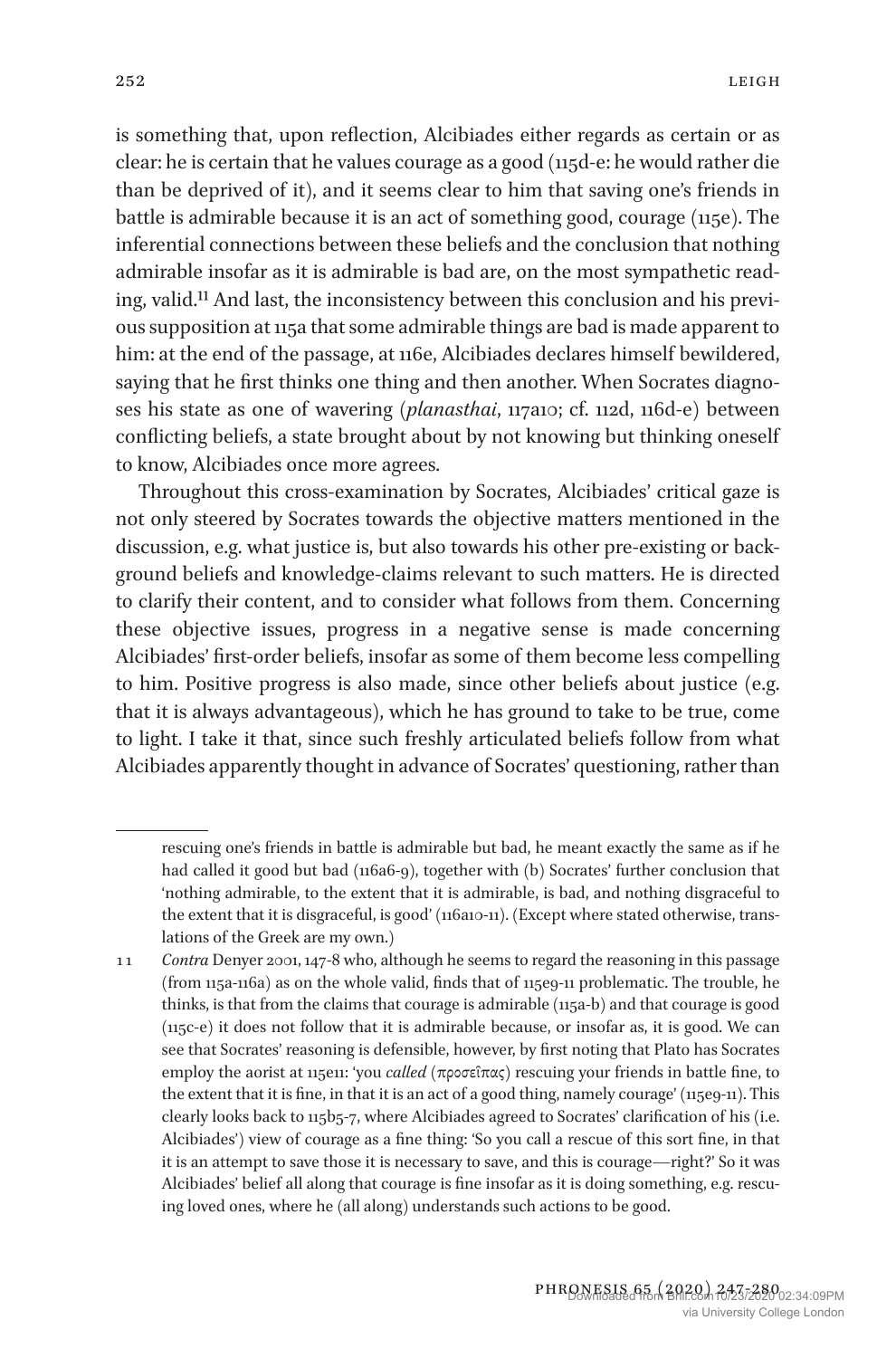from new information or from the acquisition of a new piece of knowledge, they are for Plato in an important sense first-order beliefs he already had.

But, in addition—and significantly for my purposes—Plato takes care to show Alcibiades also being led to self-consciously examine and form wellreasoned, i.e. valid, higher-order judgements about his own first-order beliefs and what they entail. He first learns that he holds a set of beliefs the truthvalue of which, upon reflection, he decides is warranted. He also learns that these beliefs, properly clarified, on their own entail the belief that justice is always advantageous, and so that he has well-grounded reasons, and in a significant sense always did have such reasons, to endorse this belief as his own.12 From this he also learns that, even though he previously self-consciously avowed the opposite as his belief, in the absence of strong reasons or evidence in favour of this opposite belief, and in light of solid reasons for the newly revealed belief, he in fact has reason to give up that previously avowed belief. Finally, from these he learns that although he declared himself knowledgeable about justice, he now has reason for the view, which he endorses, that he is not knowledgeable on the subject, but ignorant.13 In guiding his thinking this way, Socrates has led him to follow a number of epistemic norms, standards by which he can come to a correct estimation of his own beliefs, and of himself as knowledgeable (or ignorant): his assertions should exhibit logical consistency, his beliefs ought to be rationally grounded in reasons that, upon reflection, he takes to be unquestionably or obviously true, he ought to display commitment to relations of entailment between claims, and sensitivity to conditions under which a claim may be false, including an absence of supporting reasons, and inconsistency with a well-grounded claim.14

At this point it may be useful to pause and briefly clarify what I am *not* claiming. I do not want to claim, as others have done, that Alcibiades learns

<sup>12</sup> Note the emphasis on Alcibiades' answering questions about his own, somewhat settled, thoughts and convictions from 115d-116a (cf. 116b-d). Socrates repeatedly asks him what he thinks (115d8, e4, e6-7), what he is prepared to say or has said (115d5, e9-11, e15-16), based on what he would be willing to accept and what he wishes (115d5-6, e1), and Alcibiades repeatedly answers in the first person, ascribing claims, convictions or willingness to himself (115d7, d9, d11, e8, e12; 116a2). (The current debate concerning whether or not *doxa* maps on to 'belief' as that term is understood (roughly) in contemporary philosophy is orthogonal to the concerns of this paper: the cognitive states I will refer to as beliefs are states of taking or endorsing such-and-such to be the case, or to be true, or states in which things appear as truly being thus-and-such endorsed by the subject, regardless of the particular Greek terms used to express this. See Moss and Schwab 2019).

<sup>13 116</sup>e-117b; cf. 118a-b.

<sup>14</sup> Earlier in the dialogue as well, Socrates had directed him to take care that claims he endorses as belonging to himself are not inconsistent with one another (112d; cf. 111b).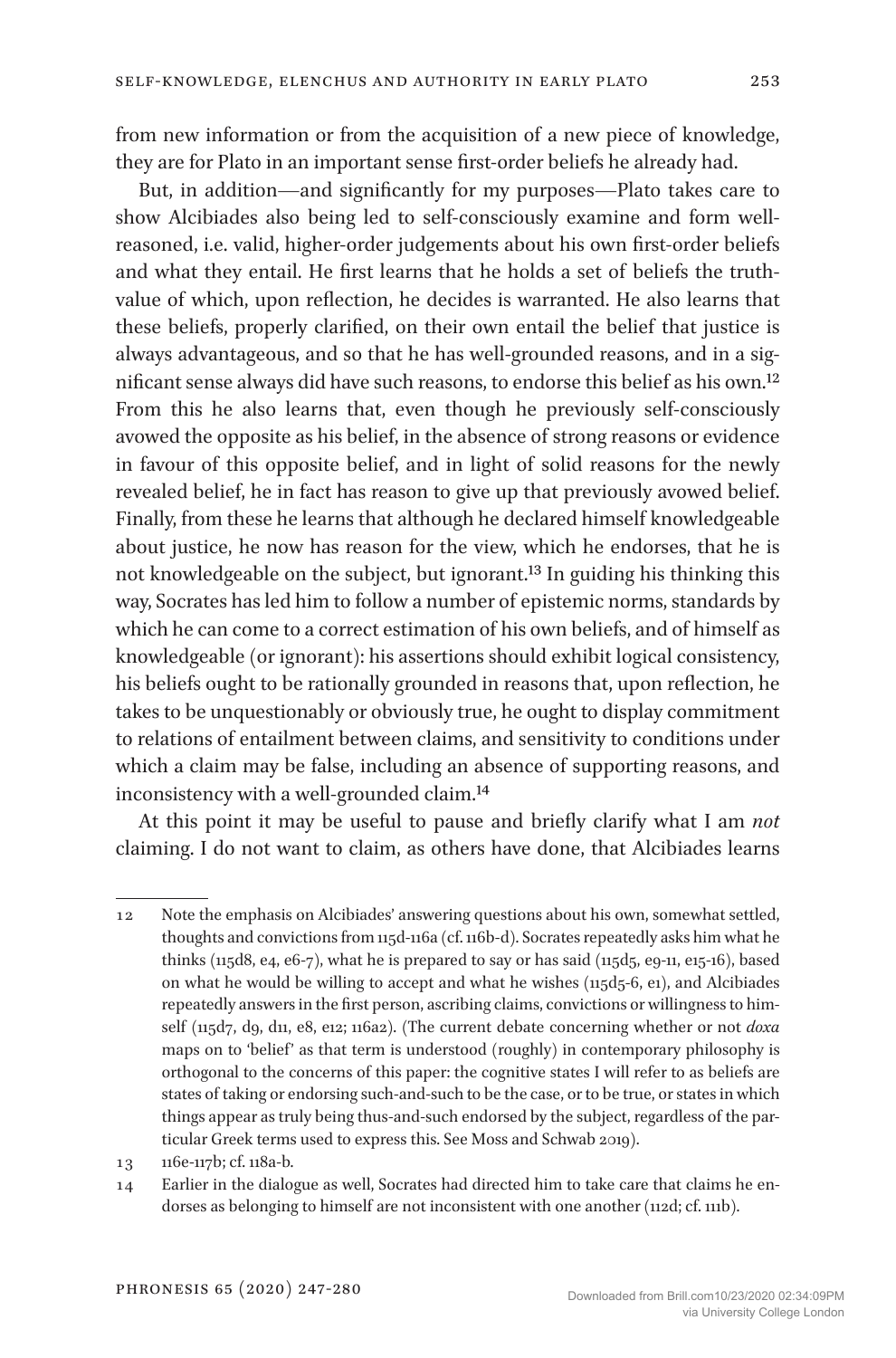what he ought to believe consistently with his other beliefs, but which he did not previously believe.15 He learns instead what he does believe, tacitly, at the level of first-order belief, e.g. that justice is advantageous. Nor am I claiming, however, that Alcibiades all along had what is understood in the literature as the central kind of case of tacit belief, which was brought to light by Socratic questioning. For it is generally taken as a common feature of tacit beliefs, such as e.g. my belief, never previously entertained, that my sister is larger than an ant, that they are readily and immediately agreed to by the subject of belief. The actions of the agent also generally conform to the belief regarded as tacitly held in the typical sense of the term.16 Neither of these features, however, characterize the beliefs that Socrates reveals his interlocutor to possess. When asked at the outset, his interlocutors frequently avow the opposite belief and often disavow the belief in question, and they are evidently more likely to behave in accordance with that opposite belief too. Nonetheless the revealed beliefs do seem to be some kind of, i.e. some sub-set of, tacit beliefs, insofar as the subject is not previously aware of holding them, and by the interlocutor's own lights they follow immediately, or within a very small number of inferential steps, from what she is aware of believing in advance. We might say that it is a tacit belief in the sense that it is part of the way the subject antecedently took the world to be, without having previously attended to that part. A great number of beliefs belonging to this atypical (or non-paradigmatic) subset of tacit belief, moreover, will be attributable to any one of us, at any time (they include whatever immediately follows from Socrates' interlocutors' initially avowed but eventually doubtful beliefs). Socrates' interest, however, is focused on those tacit but disavowed beliefs that will upon reflection, and in light of the epistemic norms mentioned above, seem to the interlocutor to belong to him as one of his own.<sup>17</sup> In this way he comes to know what he really thinks or believes, and so to have cognitive self-knowledge.

<sup>15</sup> See for instance, Brickhouse and Smith 1994, 73-83.

<sup>16</sup> Rachana Kamtekar seems to suggest that discovering one's beliefs in Plato's early dialogues via elenctic questioning amounts to discovering one's tacit beliefs in the sense described above. She writes: 'but also he doesn't know about any of the specific beliefs … whether he believes them or not—if believing it involves accepting its entailments, acting on it, and so on' (2017, 36). So too Vlastos 1993, 23 with n. 63. For an overview and critical discussion of tacit belief, see Lycan 1988. However, Kamtekar also seems to take the newly articulated beliefs, with e.g. Brickhouse and Smith, as those one ought to believe but did not previously. She writes: 'In a sense, what one *does* believe is determined (produced as well as discovered) by finding out what *to* believe through cross-examination' (2017, 36).

<sup>17</sup> That is, the interlocutor himself discovers that this kind of tacit belief, though initially disavowed (or its opposite avowed), is rationally grounded and consistent with or entailed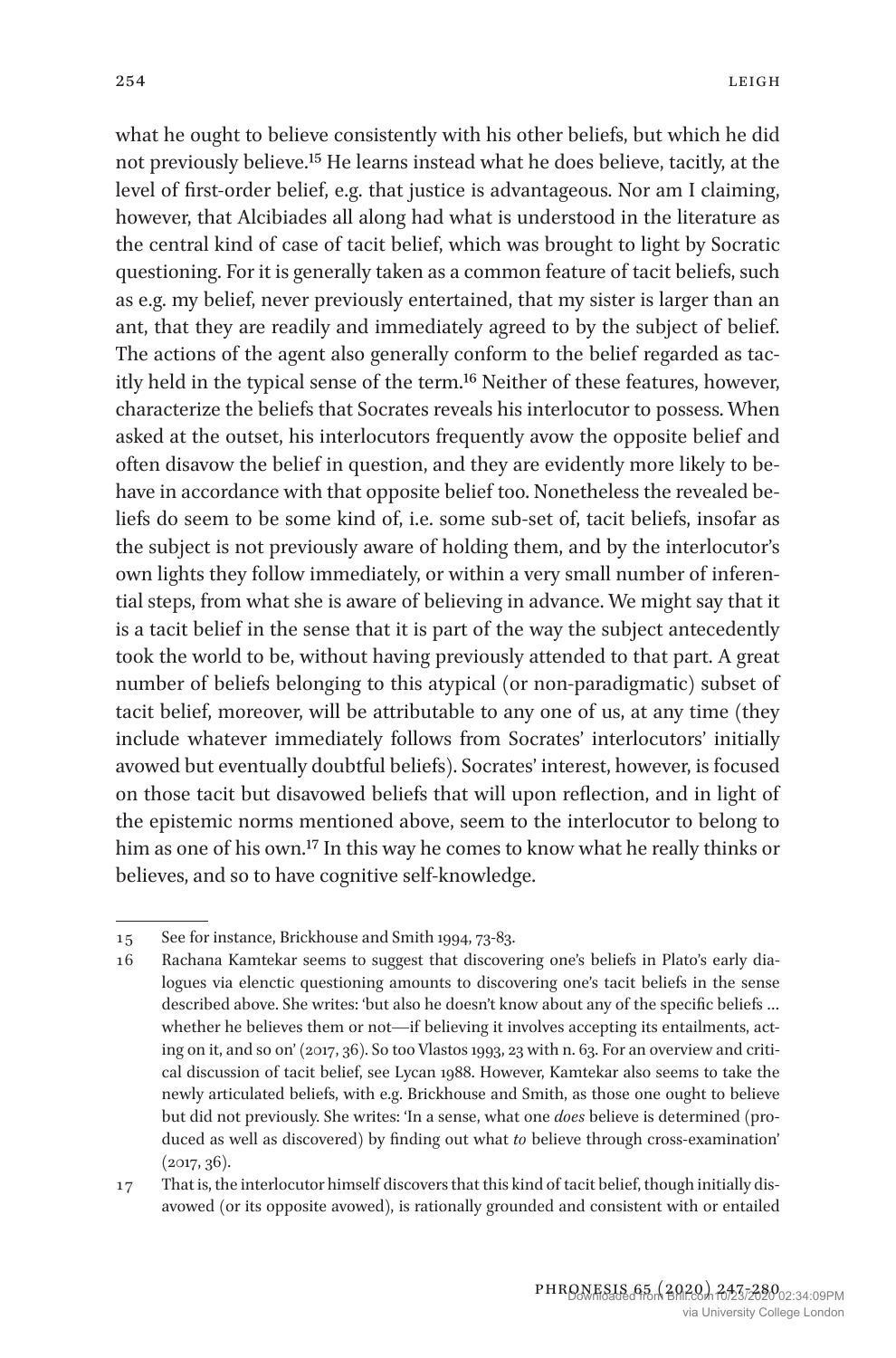#### **2.2** *The* **Laches** *and the* **Gorgias**

We turn now to the *Laches*, where, as in the *Alcibiades*, we again find Plato deliberately drawing attention to the distinctively subjective nature of one item of Socratic scrutiny: the cognitive states of his interlocutors in relation to the objective matter under discussion, courage. So again, Socrates' interlocutors' truth-assessable thoughts about the explicit object of investigation, courage, are themselves clearly presented by Plato as a genuine object of investigation. This must come as no surprise to Nicias: prior to the discussion of courage, he explains to Lysimachus that he knows from personal—but apparently not bitter—experience that inevitably a discussion with Socrates is ultimately an inquiry into nothing other than oneself (187e-188c). A neat example of Socrates' subjective target is given at 192b9-c6 (tr. Sprague):

La.: Well then, I think [courage] is a sort of endurance of the soul, if it is necessary to say what its nature is in all these cases.

Soc.: But it is necessary, at any rate if we are to give an answer to our question. Now this is what appears (*phainetai*) to me: I think (*egōimai*) that you don't regard (*phainetai*) every kind of endurance as courage. The reason I think so (*tekmairomai*) is this: I am fairly sure (*oida*), Laches, that you regard (*hēgēi su*) courage as a very fine thing.

Socrates goes on to draw out Laches further, taking care to secure the general's reflective agreement at each step that the premise under consideration is accepted as one of Laches' own claims: Socrates says that Laches values one kind of endurance, that with wisdom, as fine and noble (192c8-9); that Laches at the same time differently evaluates a different kind, that with foolishness, as harmful and injurious (192d1-2); that Laches would not call what is harmful and injurious fine, and would not allow that kind of endurance to be courage since courage is fine (192d4-9); and finally asserts that Laches' account (*logos*) really is what follows from these claims, that wise endurance is courage (192d10-11). Laches confirms at each point that these are his own thoughts on the matter, including the conclusion.

Now, prior to this cross-examination of his beliefs about courage, Laches had claimed to have knowledge of what courage was (190c). At its close, however,

by other well-grounded beliefs he holds, which are at the same time inconsistent with the interlocutor's initially avowed belief or claim, on the matter of significance being investigated. The extent to which the initially avowed belief conforms to these epistemic norms, or falls foul of others, e.g. in being vulnerable to an objection or having at best weak reason in support of its being the case, is left for the interlocutor to appreciate, or to investigate.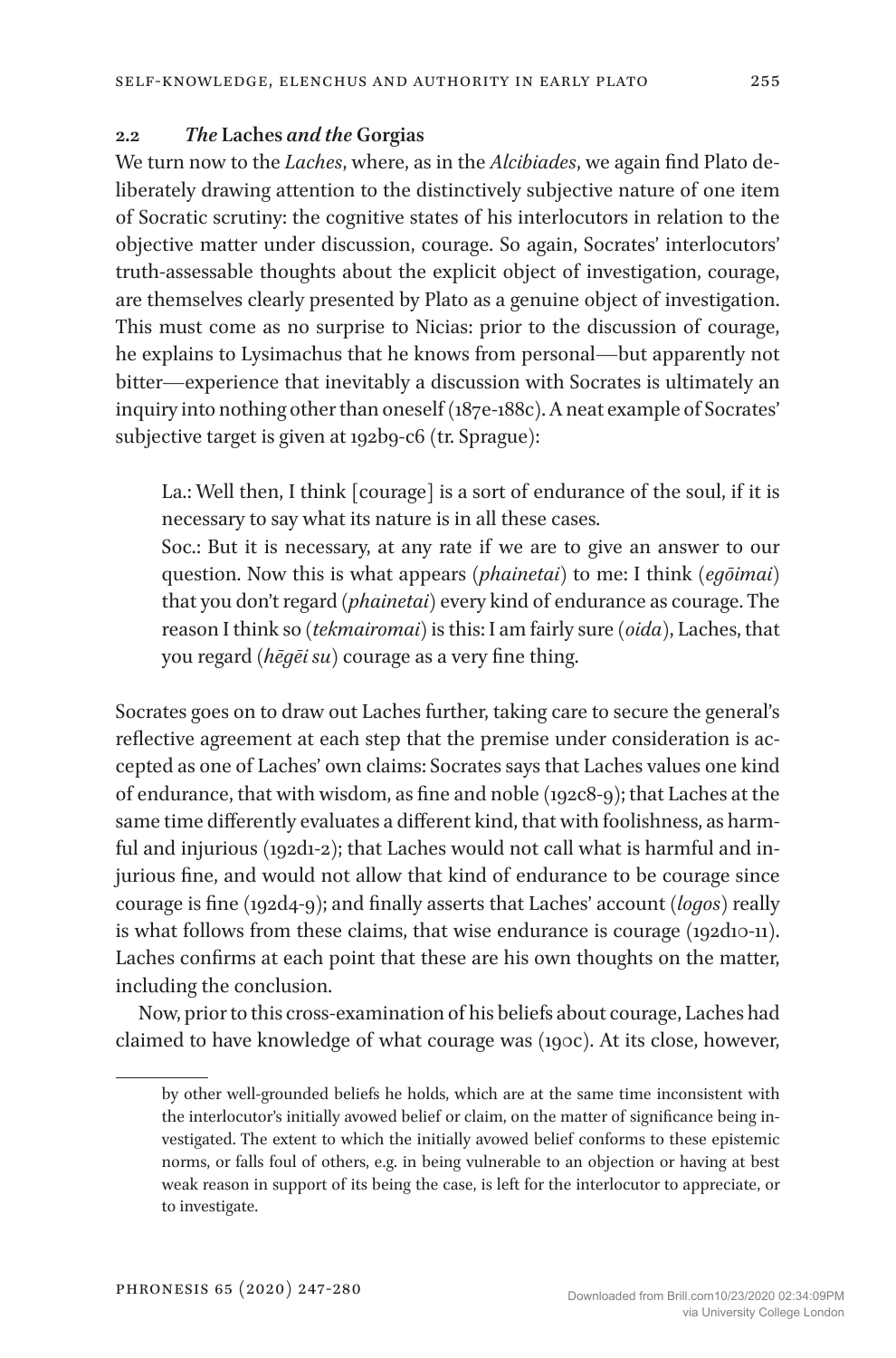Laches agrees that someone listening to their conversation would not be convinced that they have knowledge of courage—that they partake of it with their words (193e). Nonetheless he is not prepared to say that he lacks knowledge of courage, exclaiming instead that he seems to himself to know what it is (*noein emoige dokō*) but to his frustration cannot find a way to seize hold of it with words (194a-b). He is reduced by Socratic questioning to declaring honestly that he still believes himself to know, but since he cannot articulate this firstorder state, he tacitly accepts that he cannot justify the higher-order beliefclaim about that cognitive state (knowing), and so he can no longer claim to possess it with certainty.

As with the *Alcibiades*, Laches is repeatedly directed to think about and make claims about his own cognitive states, whether they be purported states of knowing, or states of taking something to be the case, variously described as thinking it is the case or its appearing to him to be the case. And, as with the *Alcibiades*, although arguably no substantive progress is made concerning the objective item of consideration, courage, the emergence of the apparent falsehood of Laches' and Nicias's first-order beliefs concerning courage constitutes negative progress. By contrast, however, considerable progress is made in the understanding the interlocutors have in relation to their own first-order cognitive states. In the case of Laches in the passage discussed above, for example, he comes to the realisation that his pre-existing beliefs (that courage is a fine thing, that foolishness is not fine), which upon reflection seem to him to be obviously true, entail the further belief that foolish endurance is not courage. So he comes to realise that in an important sense he had that belief—which was, moreover, a rationally grounded belief—all along, although he did not know it. This in turn enables him to see the implication that his previous claim, that courage is endurance, to the extent that it applies to foolish endurance, was false. And since no reasons or further considerations are in view as support for that previous claim (taken in its full generality), adherence to the epistemic norms of consistency, rational grounding, commitment to entailment relations and sensitivity to conditions of falsehood justify (and, we might think, explain) his now regarding it as false. In the process, Laches also comes to the realization that he cannot rationally defend his belief that he has knowledge of what courage is, and so that he cannot justifiably claim to know that he knows.18

<sup>18</sup> Though there is no scope to set out and defend the claim here, the *Charmides* seems to provide further examples of self-conscious examination of the kind described aimed at revealing cognitive self-knowledge, most notably in the exchange with Charmides (159a-162a), but arguably also with Critias (163e-164d; 165c *ff*.).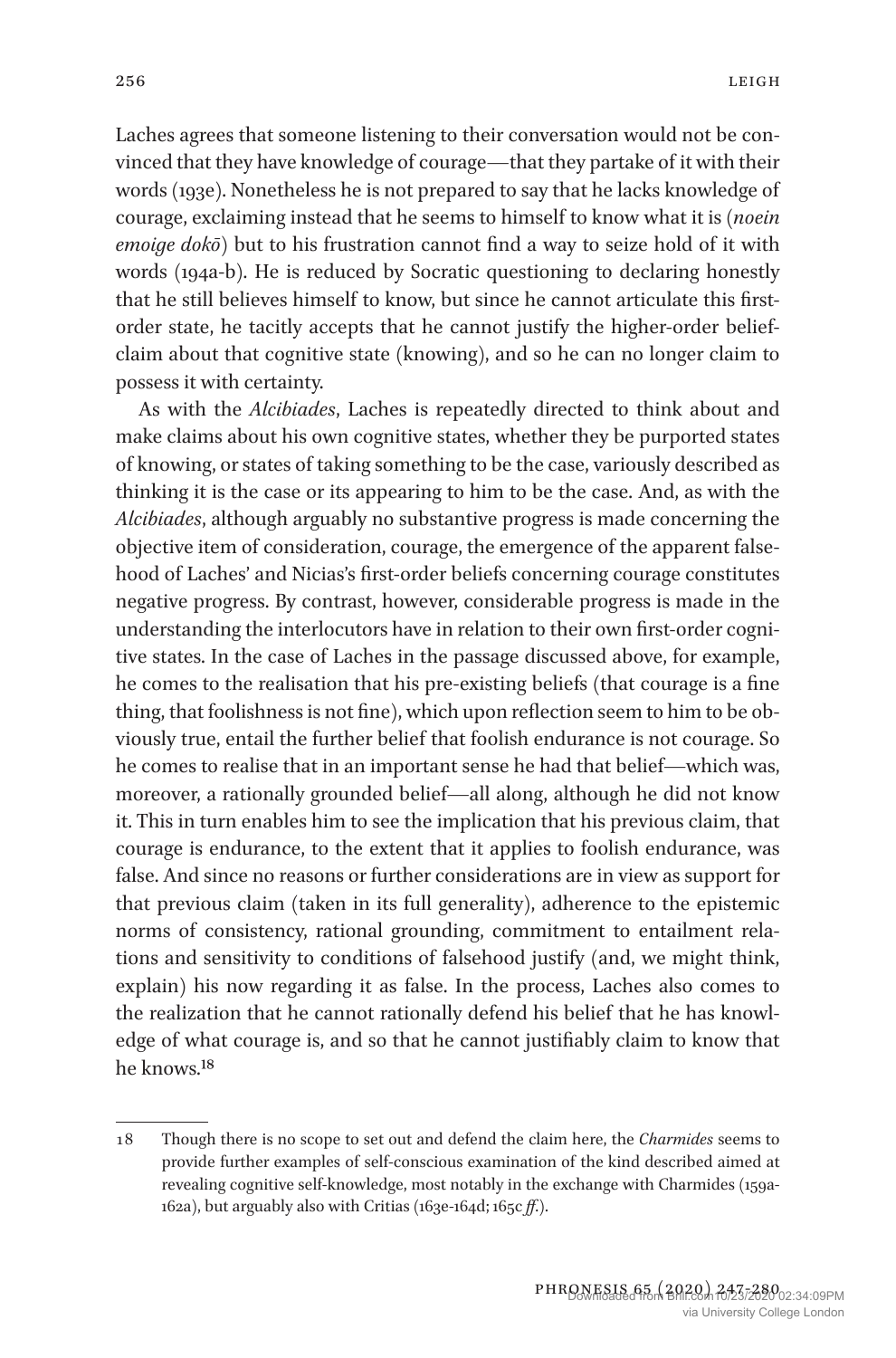This process of acquiring cognitive self-knowledge is again on display even more pointedly—in the *Gorgias*, where a confident and self-assured Polus is brought by the same method of questioning to a higher-order awareness of the contents of his beliefs about justice. In a striking exchange at 474b, Socrates declares that he, Socrates, believes (*oiomai*) that Polus, he himself, and indeed everybody else believes (*hēgeisthai*) that it is worse to perpetrate injustice than suffer it. Polus, in return, declares that for his part he believes that he does not (i.e. believe that it is worse to commit injustice than suffer it), and neither does anyone else, including, he implies, Socrates.19 The exchange is notable for the emphasis it places on the subjective nature of the point of contention between the two. For each declares their higher-order beliefs concerning the contents not only of his own first-order beliefs, but also those of his opponent—and indeed everyone else—concerning the relative values of committing and suffering injustice. To resolve their dispute over the content of their own and each other's first-order belief states, Socrates sets about questioning Polus. The result of the exchange, in which the epistemic norms mentioned above are again in play, is that Polus agrees that he holds a series of other beliefs that in turn commit him (or so he takes it—the merits of the finer points of the argument need not detain us) to the further belief that perpetrating injustice is worse (475b-476a).20 Socrates continues to question Polus in order to show him that he also holds additional beliefs that reveal his commitment to still further beliefs.21 As in the *Alcibiades* and the *Laches*, Socrates' questioning is designed to reveal to his interlocutor cognitive states that belong to him, the existence and contents of which he had been unaware.

Later, Callicles goes on to challenge Socrates, claiming that Polus (and before him, Gorgias) did not say what they really thought out of shame (482c-e). Here, Plato intensifies the focus of inquiry, inviting the reader not only to question the ultimate validity of Socrates' refutations of Gorgias and Polus, but also inviting her to ask: 'Did they, Gorgias and especially Polus, know their own beliefs after all and were simply ashamed to admit them, or were they ignorant

<sup>19 474</sup>b2-6: ΣΩ. ἐγὼ γὰρ δὴ οἶμαι καὶ ἐμὲ καὶ σὲ καὶ τοὺς ἄλλους ἀνθρώπους τὸ ἀδικεῖν τοῦ ἀδικεῖσθαι κάκιον ἡγεῖσθαι καὶ τὸ μὴ διδόναι δίκην τοῦ διδόναι. ΠΩΛ. Ἐγὼ δέ γε οὔτ' ἐμὲ οὔτ' ἄλλον ἀνθρώπων οὐδένα ('Soc.: For I do believe that you and I and everybody else consider doing what's unjust worse than suffering it, and not paying what is due worse than paying it. Pol.: And I do believe that I don't, and that no other person does, either'; tr. D. J. Zeyl).

<sup>20</sup> Note that Socrates emphasises that this is Polus's own opinion, pointing out that all he, Socrates, needs is a witness of one, viz. Polus, and underlining that it is 'our' (*hēmin*) verdict on the matter at hand (475e9-476a3).

<sup>21</sup> For example, the belief shared with Socrates and earlier rejected by Polus as not his own, that it is not the worst thing to pay one's due in recompense for an injustice, but that getting away with it is worse (479e).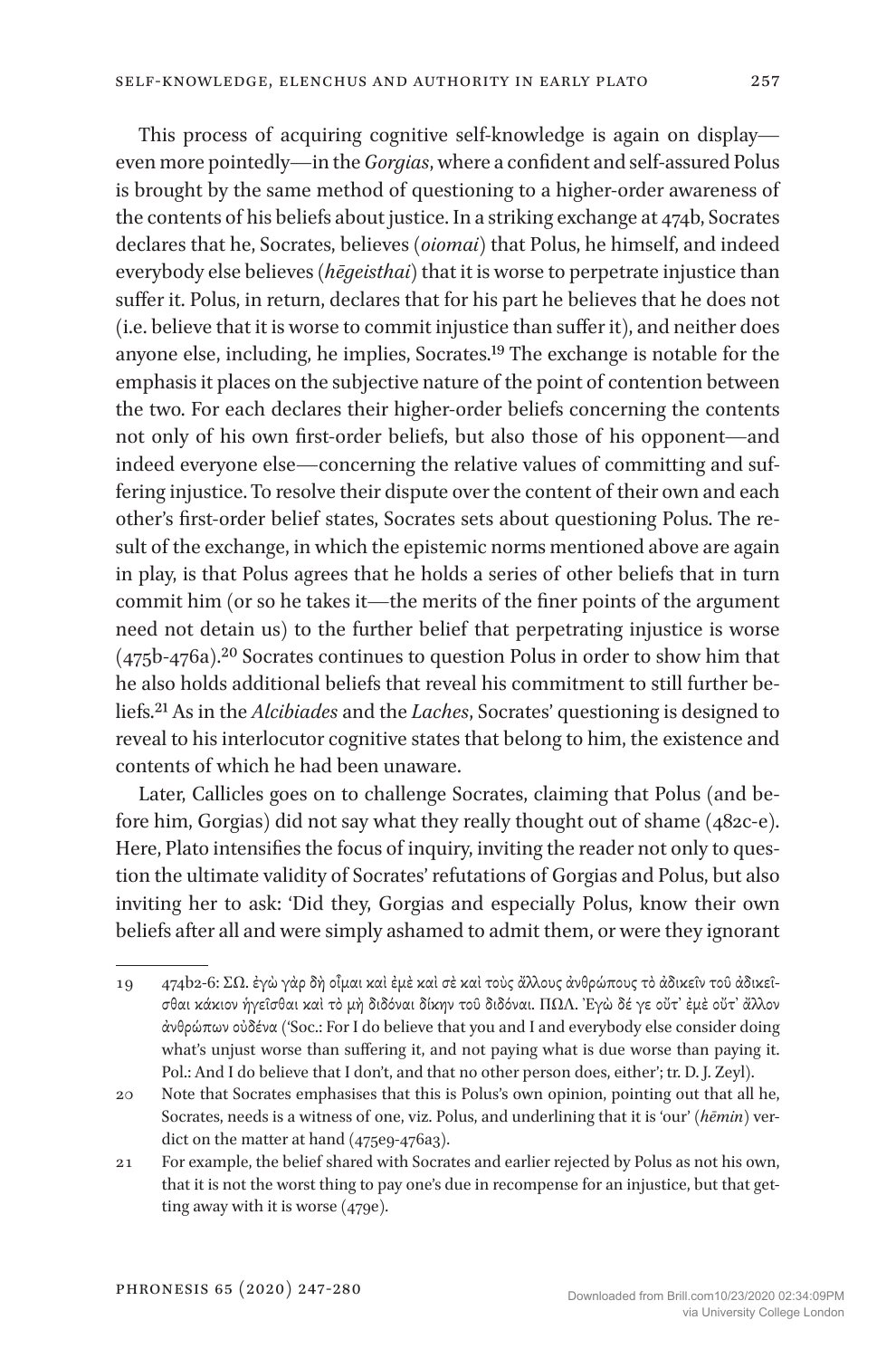of at least some of their beliefs, later revealed to them by Socrates?' Socrates, of course, goes on to question Callicles with the same results.22 At one point, after Callicles asserts that Socrates does not agree with him that the pleasant and the good are the same, Socrates replies at 495e1-2 that he does not, and he tellingly adds: 'and I believe that Callicles doesn't either when he comes to see himself rightly.'23 As with the other dialogues discussed, in addition to self-knowledge of their cognitive states, Polus and Callicles are introduced to epistemic norms, and are thereby given the resources to learn—even if they stoutly resist the lesson—that they are in fact ignorant about matters they declare themselves to know, and to be able to teach.

#### **2.3** *The Elenchus and Self-Knowledge*

Before moving on to discuss Plato's own understanding of the Delphic injunction to 'know thyself' in the *Alcibiades*, it will be useful to underline the substantive achievement of the elenchus, correctly deployed, as regards selfknowledge. It has been hotly debated by scholars whether Plato conceived of the elenchus as enabling its practitioner to establish the truth of any claims about, or attain knowledge in relation to, the first-order objective matter of inquiry.<sup>24</sup> In relation to self-knowledge, it has also been observed more than once in the literature that the elenchus enables the interlocutor to come to know her own ignorance.25 What has been overlooked in this debate, and what I hope to have shown here, is that one goal and achievement of the method is to bring the interlocutor to knowledge of—a correct grasp of the contents of—their pre-existing beliefs relevant to the central objective item of investigation typically, in the early dialogues, the nature of some virtue. These beliefs need not be states which the interlocutor has previously entertained (they need not

<sup>22</sup> Socrates gets Callicles to answer questions about his own beliefs, and secures agreement from him, at times begrudging, to claims he had earlier disavowed, notably that pleasure and goodness are not the same thing (497a; cf. 495d-e).

<sup>23 495</sup>e1-2: Οὐχ ὁμολογεῖ· οἶμαι δέ γε οὐδὲ Καλλικλῆς, ὅταν αὐτὸς αὑτὸν θεάσηται ὀρθῶς ('He doesn't agree. And I believe that Callicles doesn't either, when he comes to see himself rightly').

<sup>24</sup> These include Gregory Vlastos, who famously argued that Plato did so conceive of the elenchus, though he was not, strictly speaking, entitled to (1993; cf. 1983), Terence Irwin (1977, 138-41 n. 13; 315-16) and Gail Fine (1992, esp. 214), each of whom have also argued that Plato regarded the elenchus as enabling the interlocutor to arrive at truth, and Hugh Benson (1995), who has argued trenchantly that he did not.

<sup>25</sup> For instance, Benson 2000, esp. 17-31. More recently Kamtekar has suggested that Socrates' knowledge of his own ignorance is arrived at as a result of his application of the method of cross-examination or elenchus to himself, and that the method is capable of bringing an interlocutor to grasp his own ignorance (2017, 25-38).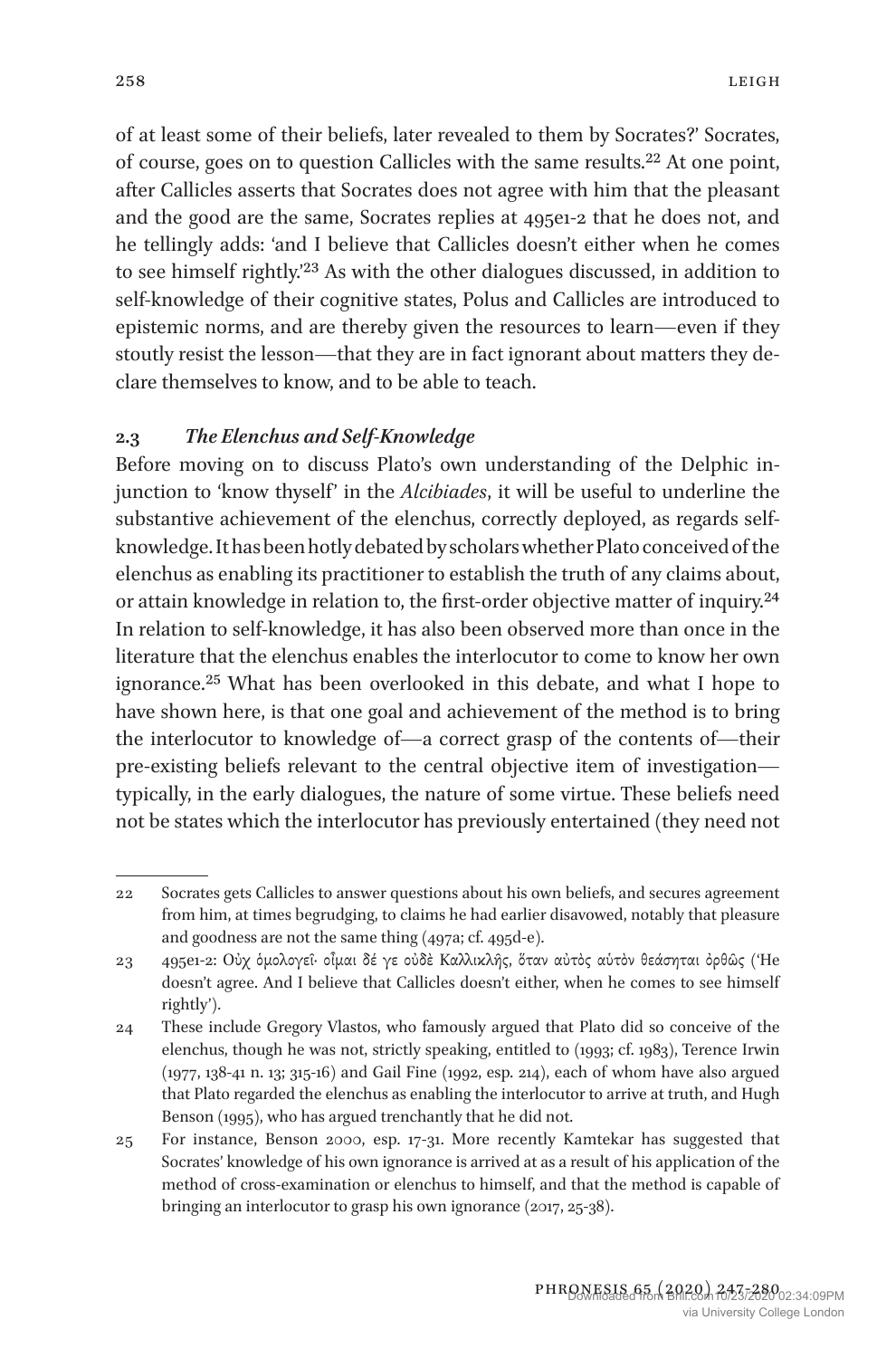have been occurrent states at some time), but are such that by the interlocutor's own lights, and in conformity with the epistemic norms employed by the method, they immediately follow from what she has previously entertained, and has reason to feel secure in. In that sense these beliefs belong in the interlocutor's belief set, and number among her commitments. And although the interlocutor was previously ignorant of that fact, the elenchus can lead her to grasp it, and so to have self-knowledge of those cognitive states. Indeed, as we have seen, it is *this* self-knowledge that makes possible the interlocutor's realisation of her contradictory views—and hence her own ignorance—and puts her in a position to rationally re-evaluate those views.

One core function of the elenchus, then, is positive: the work of the method is directed towards investigating the grounds or reasons the interlocutor has for beliefs hidden from her own view. By contrast, the grounds or motive for her opposing, avowed beliefs or confident claims to knowledge are not themselves the objects of scrutiny via elenchus in the dialogues. The pervasive suggestion, however, is that these opposing, avowed views are adopted on some basis other than rational reflection: Laches' knowledge-claims about courage seem to reflect culturally accepted paradigms, Nicias' proffered definition is one he asserts as based on something he once heard Socrates say,26 while Polus and Callicles consistently propound claims with which, they take it, the majority would agree.27 And, as Denyer has suggested, Alcibiades' belief that the fine and the advantageous can sometimes come apart was probably learned from the orators,<sup>28</sup> whom he doubtless took to be authoritative. At the end of the elenctic encounter each has with Socrates, these initially avowed beliefs are seriously challenged and the interlocutor grasps (or is in a position to grasp) his own ignorance. This is not simply because the view that has emerged and opposes the initial avowed view is seen as rationally grounded, but because the interlocutor now sees that the more well-grounded view is a belief of his own (and in an important sense was his own all along). What is more,

<sup>26</sup>  *Laches* 190e, 192c-e, 194c-d. For the view that Laches's definitions of courage, particularly his first definition of it as 'standing firm in battle' articulates a paradigm of courage alive in Athens at the time, see Rabbås 2004.

<sup>27</sup>  *Gorgias* 471e-472c; 473e-474a; 475e-476a.

<sup>28</sup> Denyer 2001, 145 observes that the contrast of the advantageous with the fine was, as Aristotle notes, a cliché for the orators, and was neatly illustrated by the example of Achilles neglecting his own benefit in order to courageously rescue Patroclus and so act finely (Aristotle, *Rhet*. 1358b38-1359a5, cf. Isocrates 4.53). Note that Olympiodorus, *In Alc*. 9-10 claims that Socrates instructs Alcibiades not to accept views from sources outside himself, writing 'so that his arguments would not be formed from without, like a lifeless vessel that holds water [poured] from outside' (as translated and discussed in Coope 2019).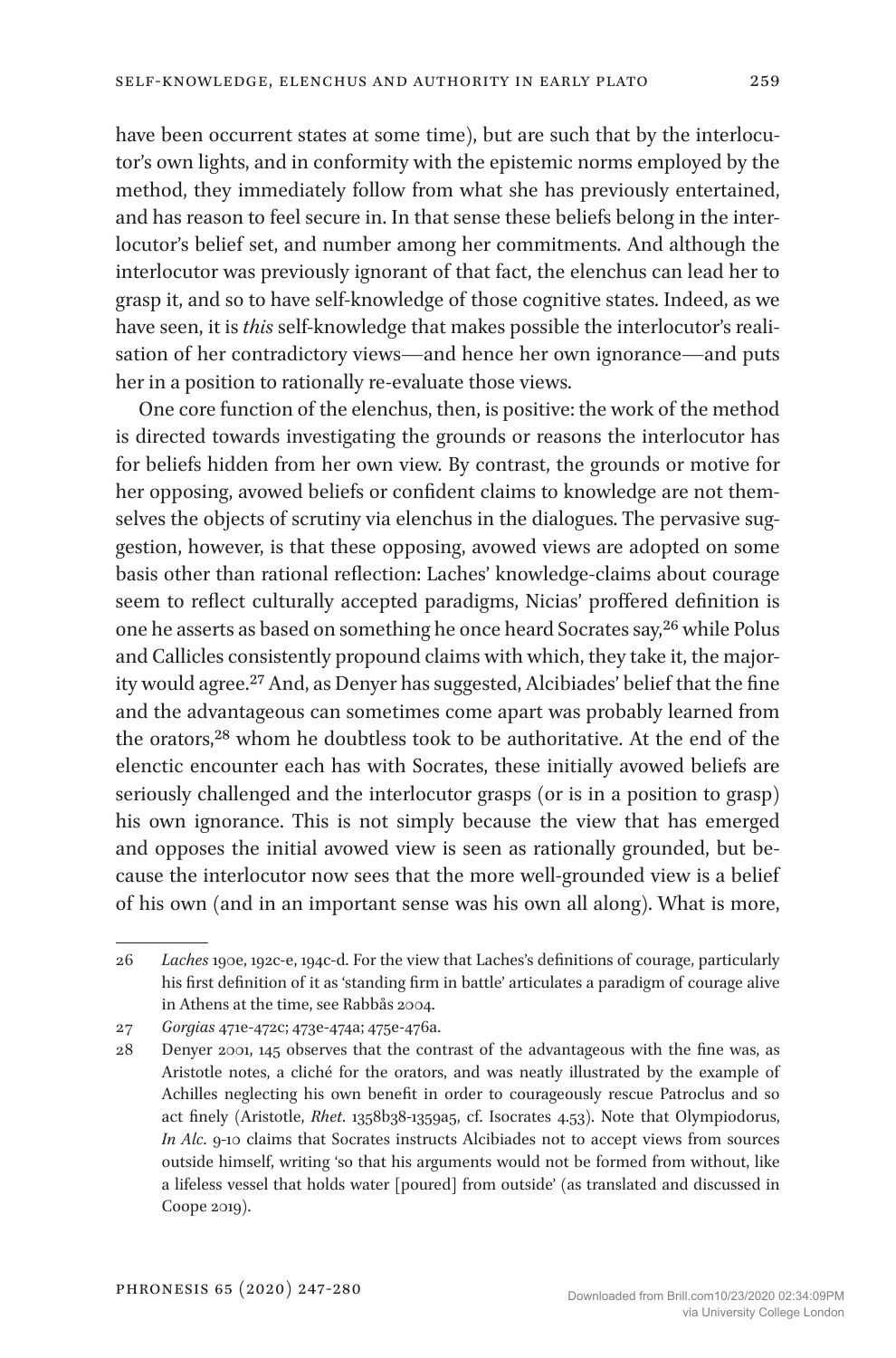the self-conscious critical reflection on one's own cognitive states demanded by the elenctic method urges both the adoption of epistemic norms as one's own, and the awareness of oneself as rational, that is, as forming beliefs on the basis of one's own defensible reasons (I return to this in Section 3.3 below). Socrates' elenctic method therefore facilitates self-knowledge of cognitive states, and encourages the grasp of oneself as an inherently rational agent subject to rational norms.29

#### **3 Plato on Knowing Oneself in the** *Alcibiades*

#### **3.1** *Interpretive Issues*

The Delphic oracle's injunction to 'know yourself' (*gnōthi sauton*) is mentioned in a number of Plato's dialogues throughout the corpus, from the *Charmides* generally thought to be written early in Plato's career—to the *Laws*—generally thought to be written late. In one so-called early dialogue, however, the *Alcibiades*, the oracle's exhortation is explicitly linked to an extended critical discussion of knowing oneself.30

The Delphic injunction is mentioned in association with three different passages in the dialogue. At 124b, Socrates admonishes Alcibiades to know himself as it commands. In response, Alcibiades admits that he needs to cultivate or care for himself (*epimeleomai*, 124b7; cf. 120c-d *ff*.). Socrates next

<sup>29</sup> Support for just this view of the elenchus is found in the description of that method in the *Sophist*. There, the Eleatic Stranger describes a 'noble sophist' who cleanses souls by way of ridding people of their false beliefs in their own wisdom (230b4-231b8). He first extracts the interlocutor's beliefs and lays them side by side, exposing the oppositions or contradictions between them. This makes the interlocutor ready to expel the troublesome beliefs, described by the Stranger as 'grandiose and stubborn' (μεγάλων καὶ σκληρῶν δοξῶν, 230c2) and obstacles to knowledge. The noble sophist is described as 'expelling those beliefs that are an impediment to learning, and makes him [i.e. the interlocutor] cleansed, thinking himself to know only those things he does know, and no more' (230d2- 4: τὰς τοῖς μαθήμασιν ἐμποδίους δόξας ἐξελών, καθαρὸν ἀποφήνῃ καὶ ταῦτα ἡγούμενον ἅπερ οἶδεν εἰδέναι μόνα, πλείω δὲ μή). As we have seen from the early dialogues, some of the things that people rightly take themselves to know after elenctic questioning will be firstorder, such as Laches' view that only endurance that is not fool-hardy could be courageous. But others will be higher-order, such as Laches' claim, should he care to assert it, that this is indeed something that he knows.

<sup>30</sup> There is also a link between Critias' conception of self-knowledge—a conception that is revealed to be somewhat fuzzy and difficult to understand—which he proposes as his account of what temperance consists in, and the Delphic oracle's pronouncement in the *Charmides*. I consider some of these difficult passages below, but for further discussion, see McCabe 2011.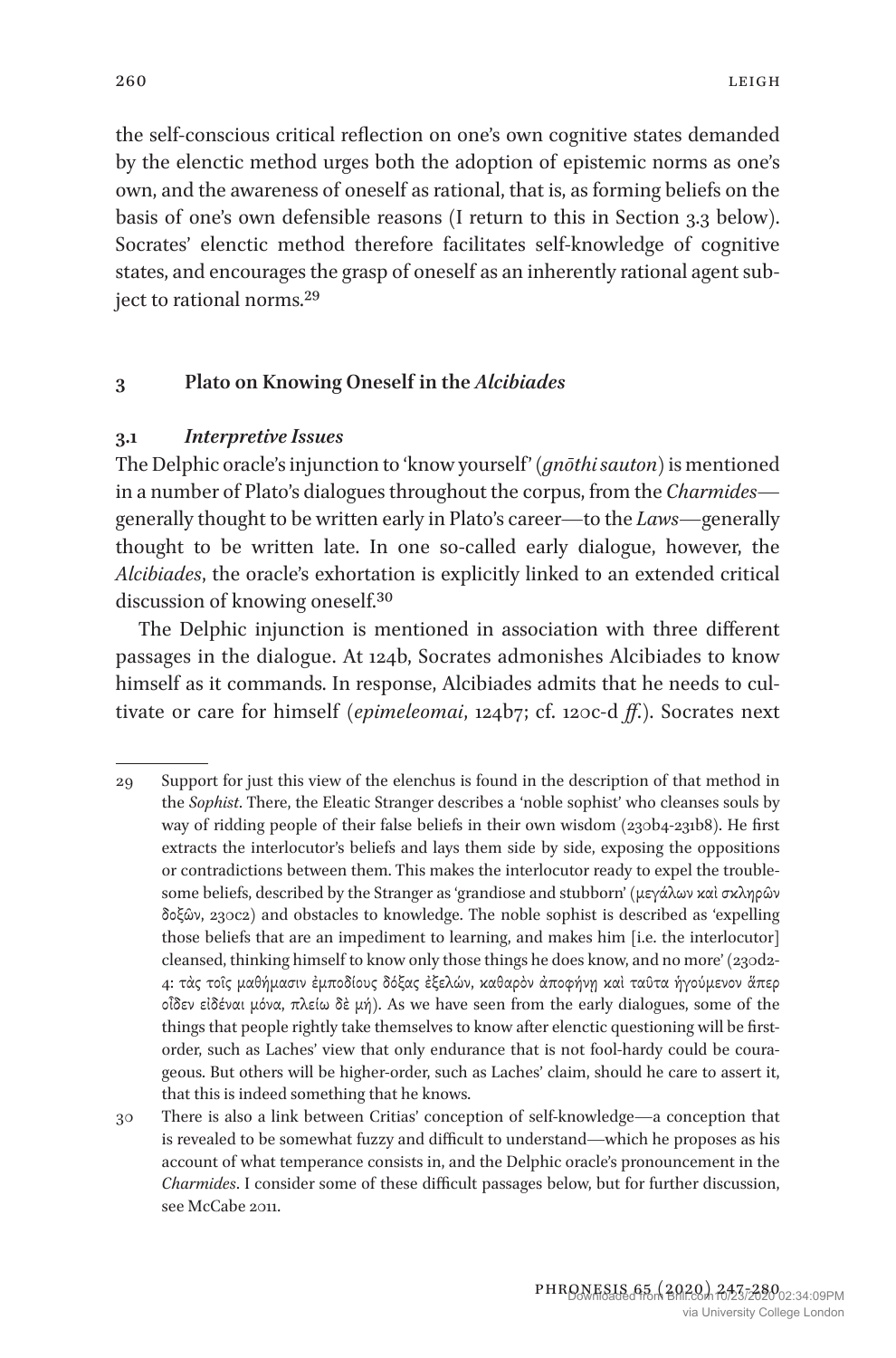appeals to the injunction at 129a, when he suggests that in order to effect such self-care, Alcibiades ought to heed the oracle so as to know what he himself is, most of all (cf. 130e). This turns out to be his soul. For the third and final time, the injunction is summoned to indicate that self-knowledge strictly speaking involves the apprehension of that part of the soul with which one knows and understands, and in which wisdom is located (132c, 133b-c). The somewhat cryptic passage that describes the soul's self-knowledge, containing the image of an eye seeing its image in the pupil of another's eye and presented as an analogy of the self-knowing soul (132c-133c), is difficult and ambiguous. So what Plato's interpretation of the Delphic oracle's pronouncement ultimately amounts to in the dialogue—Plato's conception of self-knowledge, or 'Platonic self-knowledge'—itself requires interpretation.

We start by noting that the inscription's introduction into the dialogue at 124b marks the turning point for the vainglorious Alcibiades. By this point, as we have seen, Socrates has shown the young man that his opinions about himself were mistaken: he did not know what he really believed or what he believed himself to know concerning justice and injustice, and the good of the *polis*. As well as lacking a proper grasp of his cognitive states, he is also shown to fail to appreciate his general state of being unknowing, uneducated and only moderately wealthy—that is, as unaware of his abilities and material resources in comparison with other prospective national leaders. After the first appearance of the Delphic inscription, then, self-knowledge in Plato's hands appears to incorporate knowing one's own cognitive states as just one part of what it is to know oneself. On this reading, the object of Platonic self-knowledge would be broader than cognitive self-knowledge, also incorporating knowledge of relational and political facts about oneself, such as one's social standing and material resources (as some scholars have contended).31 In line with this complex and outward-looking view of the self and self-knowledge, the majority of scholars take the second and third invocation of the inscription together as suggesting that we see a reflection of ourselves in our relations or interactions with others, and thereby gain self-knowledge. This thought can be fleshed out in a number of ways. The soul's self-knowledge could be regarded as necessarily facilitated by the subject's cognitive grasp, via dialogue with another, of the content of that other person's thought or knowledge about the subject herself—about her soul, its contents, its ability to reason, or its activity of knowing. On this reading, the content of the other person's thought is taken as an image or representation of the self-knower's soul, or its contents, abilities or activities: the soul sees itself or its contents in the mind of another, as if it

<sup>31</sup> E.g. Annas 1985; Remes 2013.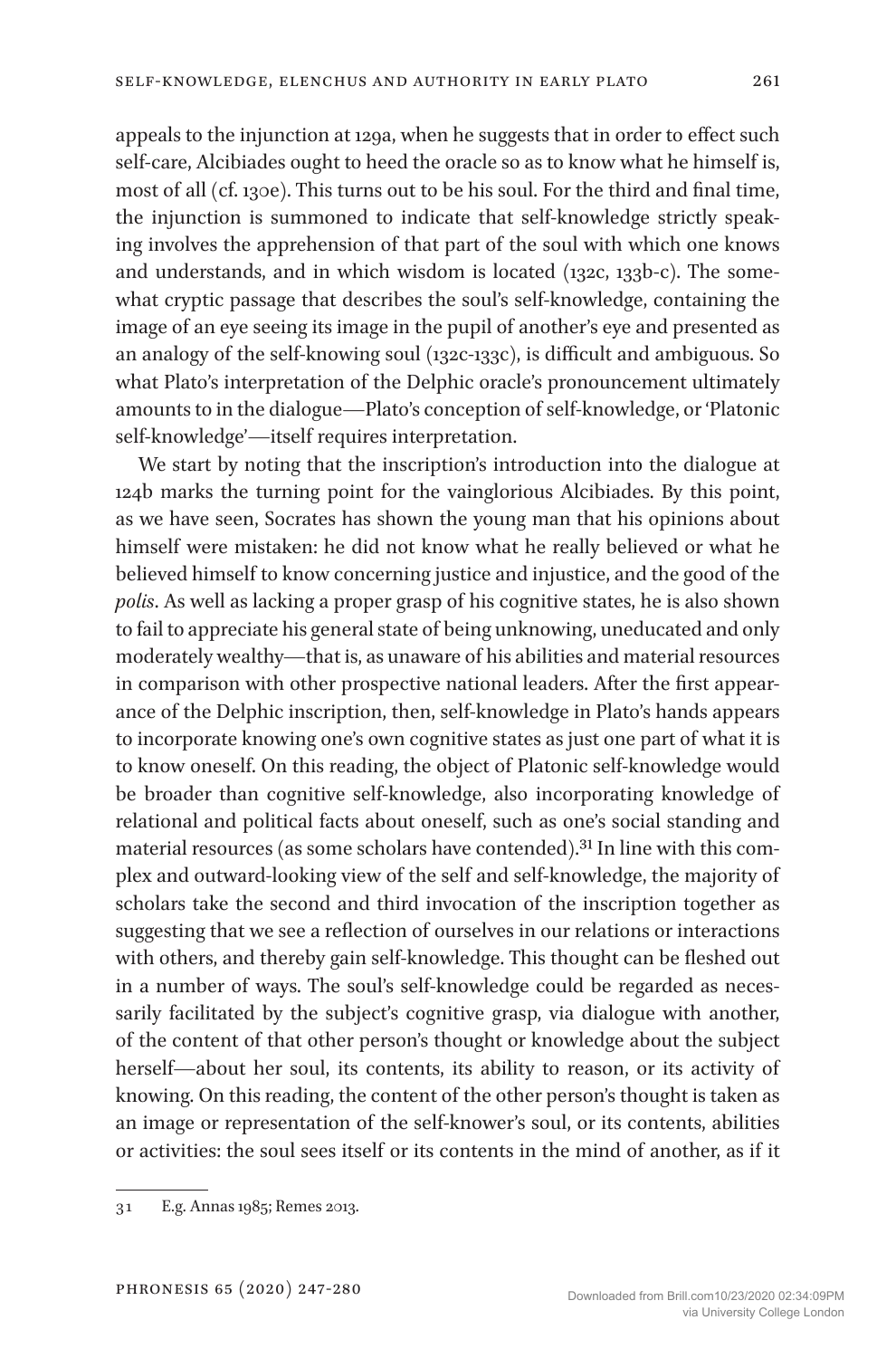were a reflection. Alternatively, the soul's ability to know itself could be taken to depend upon the subject's apprehension of the soul of another person, or its contents, abilities or activities, together with the realization that the two souls are alike in this respect. On this view the soul sees itself or its contents as being just like that of another, which thus acts as a kind of reflection.

Against these readings, however, I will argue for an alternative interpretation. I begin by suggesting that a close reading of the text reveals successive refinements and so a narrowing of the proper or fundamental object of Platonic self-knowledge that excludes the social and the corporeal, yet retains the mark of individuality.32 Secondly, I will argue that the point of the analogy with the self-seeing eye in the final passage is to establish that, analogously with an eye, the soul's activity is only directed at itself if some mechanism is employed to alter its typically non-reflexive relation to its object, so that it becomes reflexive. In the case of the eye, the mechanism must be external, and requires an external reflective surface, while in the case of the soul, its view of itself is delivered by standing in a higher-order relation to lower-order activity. Since the mechanism for the soul's grasp of its best and proper activity is reflective, higher-order thought, it is able to accomplish this either directly (i.e. on its own and without recourse to anything external to itself), or indirectly, in conversation with another.

In relation to the object of self-knowledge, notice first that Socrates shifts the focus from the normative claim that one ought to know oneself to the question of what the proper object of self-knowledge is. At 129b1 he asks how they might find out what the 'itself' alluded to in the Delphic inscription is, in itself, and proceeds to argue that this is what oneself is, rather than what belongs to oneself.33 This is then said to be the soul as opposed to the body or material possessions, which are used as belongings. He infers that the injunction to know oneself *just is* the command to know one's soul (130e8-9; cf. 131b-c), an explicit modification of the earlier, much broader characterization of self-knowledge as incorporating a correct grasp of social and material facts about oneself. The second and final corrective refinement of the object of self-knowledge is signalled by the suggestion that they had previously misunderstood the

<sup>32</sup> Hence the proposed reading is to be distinguished from that which takes the *Alcibiades* to suggest that self-knowledge consists in apprehending oneself as a rational being in contrast to knowing features of oneself *qua* individual, such as one's social position, character, values, beliefs or desires. See e.g. Johnson 1999.

<sup>33</sup> For detailed discussion of the view that the subject here is the 'itself', rather than some notion of the 'self' more familiar to modern or contemporary readers, see Gill 2007.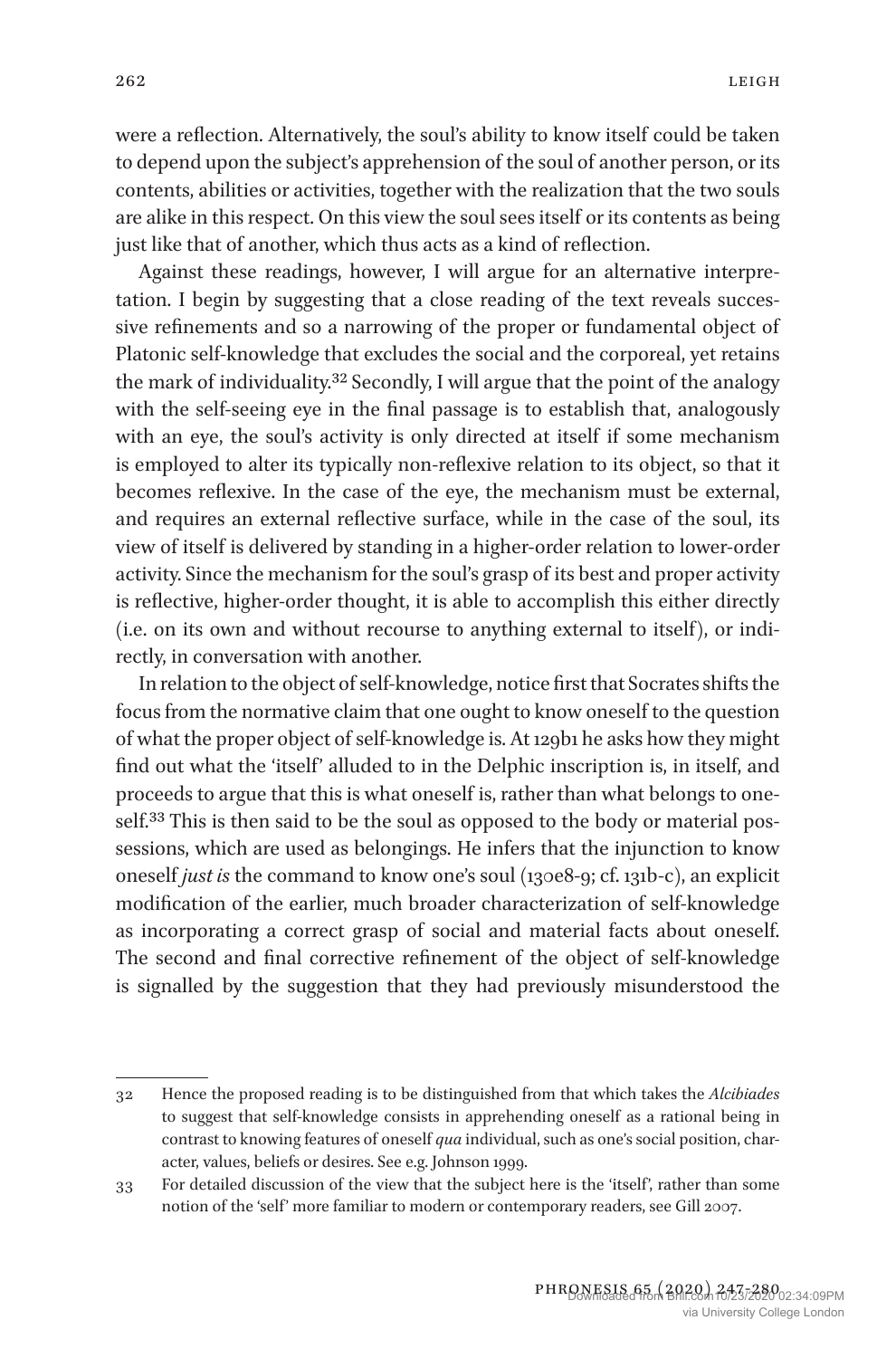inscription (132c9-10).34 Socrates then indicates by way of the eye-soul analogy that self-knowledge requires the soul to see (*blepein*) and properly grasp (*gignōskein*) that region (*topos*) of itself in which its good activity or virtue (*aretē*) occurs (identified as knowing, understanding, and wisdom), as well as to apprehend understanding (*phronēsis*). Socrates says that a person who grasps this also grasps himself most of all (*malista*, 133c6), and evidently identifies this with knowing oneself (132c7-10). The final, fully refined conception of the object of self-knowledge is, therefore, confined to the finest activity of soul, virtue, in contrast to properties or features of the subject constituted by her relations to others or her corporeality. The purpose of these refinements becomes clear in the context of Alcibiades' goal of self-cultivation (123d-e, 124b, d): if Alcibiades is most of all the part of his soul capable of knowledge and wisdom, then its excellence will be his excellence, the goal of self-improvement. Platonic self-knowledge thus brings the goal of self-cultivation into focus. As I will argue below (Section 3.3), cognitive self-knowledge is a necessary component of Platonic self-knowledge, as is the adoption of the epistemic norms at play in the elenctic method.

# **3.2** *The 'Reflective Soul' Reading of the Analogy*

I turn now to the interpretation of the eye-soul analogy as pointing to the need for a mechanism to transform the normally non-reflexive relation between the soul and its object into a reflexive relation. But since this is at odds with the interpretation of the analogy given by most commentators—including a very recent contributor to this journal, Daniel Ferguson (2019)—according to which the analogy suggests that self-knowledge requires something external to the soul to reflect or mirror it (or its contents or characteristics) back to itself, I shall first provide an argument against that reading.

The directedness of intentional thought invites an analogy with vision. Sight is always directed at something, and seeing is always a seeing of something, no matter how indeterminate or vague. So too the cognitive activity of the soul exhibits directedness in being intentional, in being about something. In vision, the directed relation between the seeing eye and its object is strictly nonreflexive, so that the eye requires a mirroring surface in order to see an image of itself reflected back to itself. But the text ought not be taken to suggest that the self-knowing relation, like the self-seeing relation, is necessarily mediated by something external to the soul which affords a reflected image of the soul

<sup>34</sup> Socrates says: 'But by the Gods, didn't we understand that admirable inscription from Delphi, which we were just now talking about?' (ἆρα πρὸς θεῶν εὖ λέγοντος οὗ νυνδὴ ἐμνήσθημεν τοῦ Δελφικοῦ γράμματος οὐ συνίεμεν;).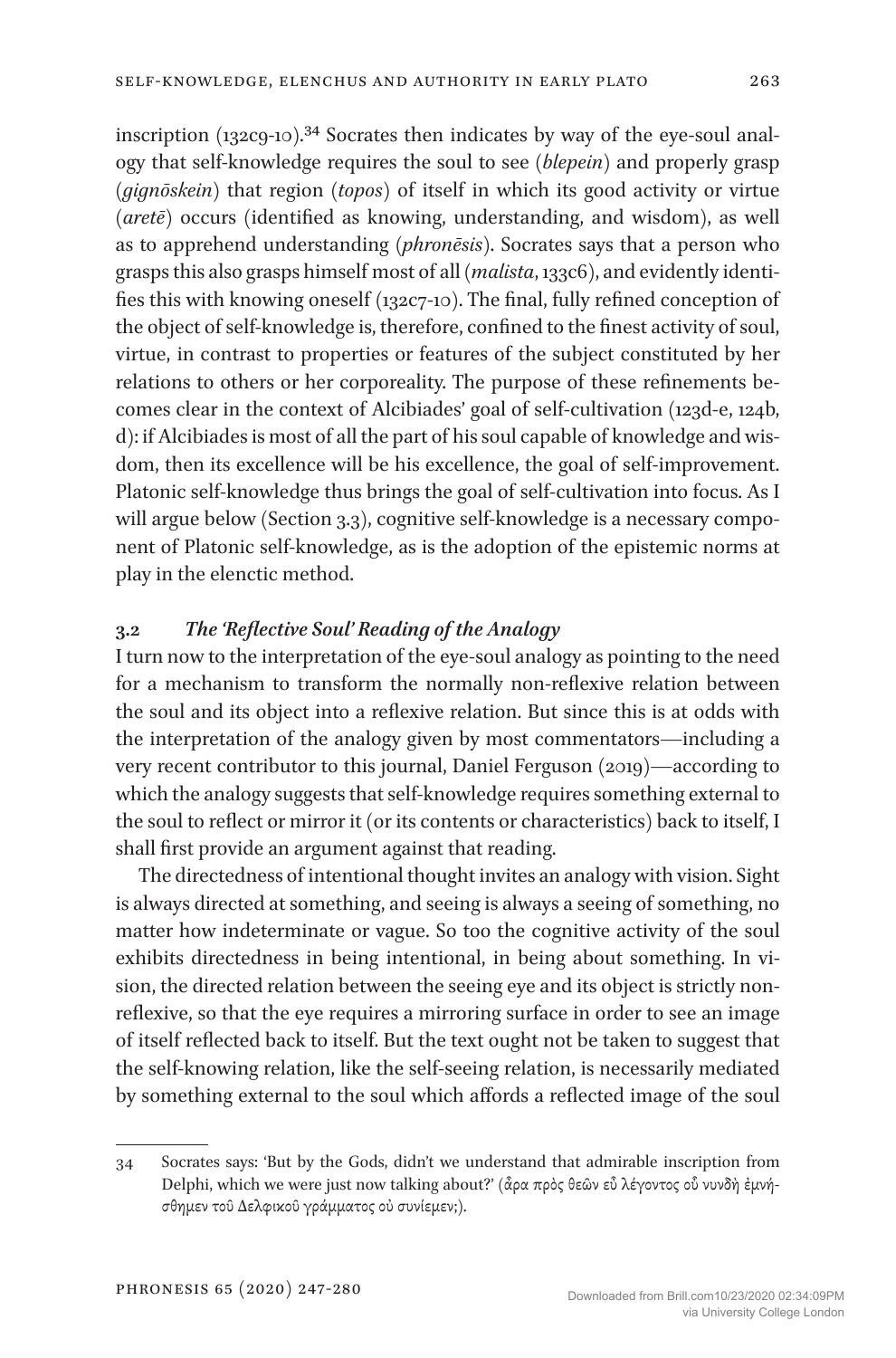or its activity, for two reasons. First, there is no textual evidence of reflection or mirroring in the case of the soul. Secondly, a passage in the *Charmides* constitutes strong evidence against attributing such a view (arguably, a questionable view) to Plato. I begin by quoting the relevant section from the *Alcibiades* in full (132d1-133c7, tr. Hutchinson, modified):

Soc.: I'll tell you what I suspect that inscription means, and what advice it's giving us. There may not be many examples of it, except the case of sight.

Alc.: What do you mean by that?

Soc.: You think about it, too. If the inscription took our eyes to be men and advised them, 'See yourself', how would we understand such advice? Shouldn't the eye be looking at something in which it could see itself? Alc.: Obviously.

Soc.: Then let's think of something that allows us to see both it and ourselves when we look at it.

Alc.: Obviously, Socrates, you mean mirrors and that sort of thing.

Soc.: Quite right. And isn't there something like that in the eye, with which we see?

Alc.: Certainly.

Soc.: I'm sure you've noticed that when a man looks into an eye his face appears in the pupil (*opsis*) of the one opposite, like in a mirror. We call this the 'pupil' (*korē*), for it's a kind of image of the man who's looking. Alc.: You're right.

Soc.: Then an eye will see itself if it observes an eye and looks at the best part of it, the part with which it can see.

Alc.: So it seems.

Soc.: But it won't see itself if it looks at anything else in a man, or anything else at all, unless it's similar to the eye.

Alc.: You're right.

Soc.: So if an eye is to see itself, it must look at an eye, and at that region of it in which the good activity (*aretē*) of an eye actually occurs, and this, I presume, is a pupil (*opsis*).

Alc.: That's right.

Soc.: Then if the soul, Alcibiades, is to know itself, it must look at a soul, and especially at that region in which the good activity (*aretē*) of the soul, wisdom, comes about, and at anything else which is similar to it.

Alc.: I agree with you, Socrates.

Soc.: Can we say that there is anything about the soul which is more divine that that where knowing and understanding take place?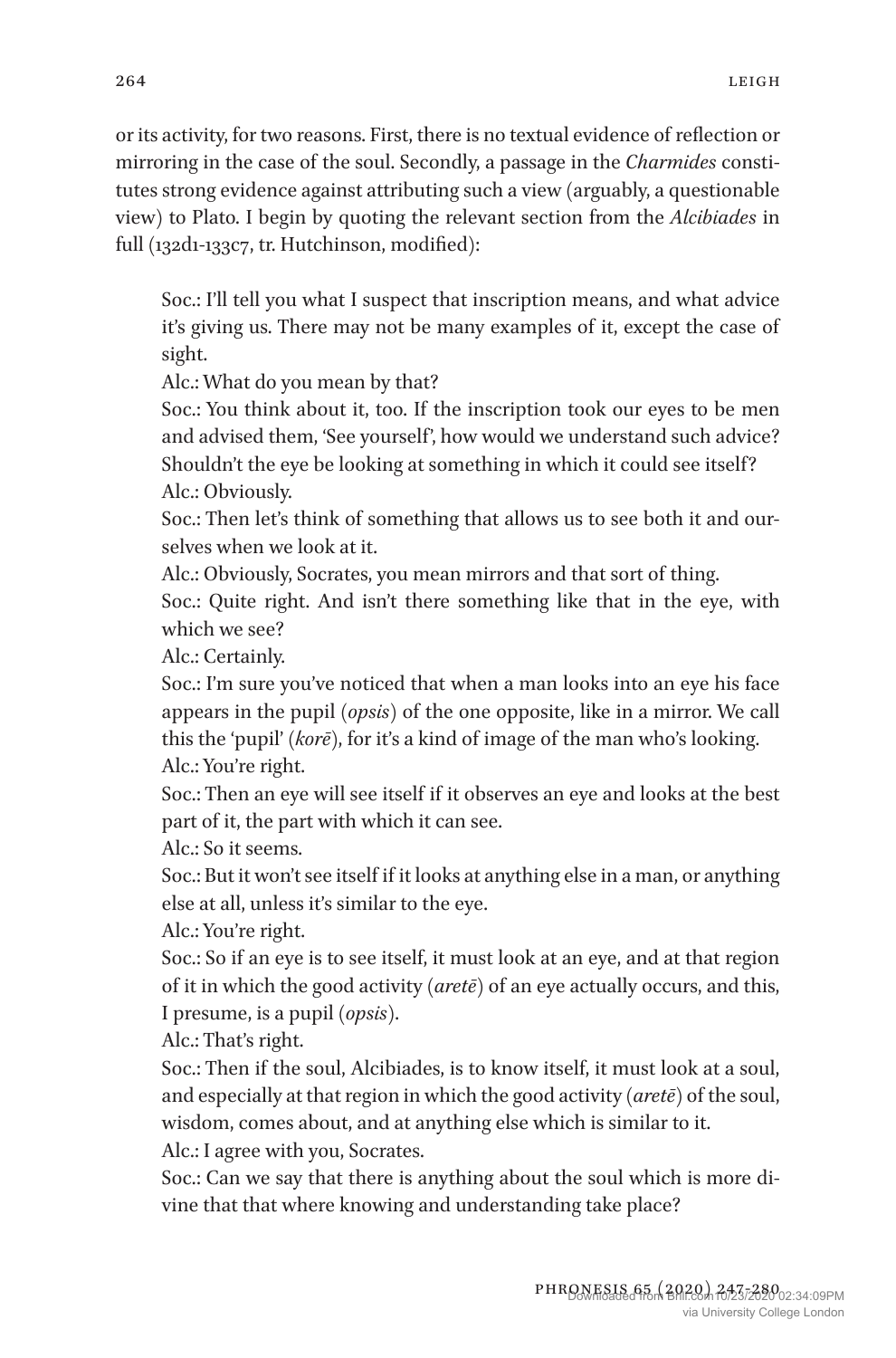Alc.: No, we can't.

Soc.: So this part of it is like god, and one who looks to this and knows everything divine, both god and wisdom, would know himself most of all. Alc.: It seems so.35

If Plato had wanted Socrates to say that the soul, or its characteristics or activities were reflected back to it, he could have very easily done so. Similarly, he could have written that in order for the soul to know itself it must look to another soul if he had wanted to. But in both cases, he did not.

In response to this obstacle to the 'reflective soul' reading, Ferguson first concedes that it 'must be admitted that nothing in the analogy itself explicitly characterises the soul as reflective', before arguing that weaker textual evidence can be found a little later in the dialogue.36 At 134d5, there is a description of what is almost certainly the soul as 'bright' (*lampron*), and which very likely refers back to the eye-soul analogy. Since Plato uses this term elsewhere to describe a reflective surface (*Tim.* 71b2 and 72c3 are cited), Ferguson concludes that it can be read as making explicit what (in his view) was implicit in the analogy, viz. the reflective nature of the soul. The suggestion, however, is dubious. Although Plato does use *lampron* to describe reflective surfaces, he much more often uses it to describe something as having the property of being brilliant, luminous or exceptional in some respect, and not as being reflective. So

<sup>35 132</sup>d1-133c7: ΣΩ. Ἐγώ σοι φράσω, ὅ γε ὑποπτεύω λέγειν καὶ συμβουλεύειν ἡμῖν τοῦτο τὸ γράμμα. κινδυνεύει γὰρ οὐδὲ πολλαχοῦ εἶναι παράδειγμα αὐτοῦ, ἀλλὰ κατὰ τὴν ὄψιν μόνον. ΑΛ. Πῶς τοῦτο λέγεις; ΣΩ. Σκόπει καὶ σύ. εἰ ἡμῶν τῷ ὄμματι ὥσπερ ἀνθρώπῳ συμβουλεῦον εἶπεν "ἰδὲ σαυτόν," πῶς ἂν ὑπελάβομεν τί παραινεῖν; ἆρα οὐχὶ εἰς τοῦτο βλέπειν, εἰς ὃ βλέπων ὁ ὀφθαλμὸς ἔμελλεν αὑτὸν ἰδεῖν; ΑΛ. Δῆλον. ΣΩ. Ἐννοῶμεν δὴ εἰς τί βλέποντες τῶν ὄντων ἐκεῖνό τε ὁρῷμεν ἅμα ἂν καὶ ἡμᾶς αὐτούς; ΑΛ. Δῆλον δή, ὦ Σώκρατες, ὅτι εἰς κάτοπτρά τε καὶ τὰ τοιαῦτα. ΣΩ. Ὀρθῶς λέγεις. οὐκοῦν καὶ τῷ ὀφθαλμῷ ᾧ ὁρῶμεν ἔνεστί ‹ τι › τῶν τοιούτων; ΑΛ. Πάνυ γε. ΣΩ. Ἐννενόηκας οὖν ὅτι τοῦ ἐμβλέποντος εἰς τὸν ὀφθαλμὸν τὸ πρόσωπον ἐμφαίνεται ἐν τῇ τοῦ καταντικρὺ ὄψει ὥσπερ ἐν κατόπτρῳ, ὃ δὴ καὶ κόρην καλοῦμεν, εἴδωλον ὄν τι τοῦ ἐμβλέποντος; ΑΛ. Ἀληθῆ λέγεις. ΣΩ. Ὀφθαλμὸς ἄρα ὀφθαλμὸν θεώμενος, καὶ ἐμβλέπων εἰς τοῦτο ὅπερ βέλτιστον αὐτοῦ καὶ ᾧ ὁρᾷ, οὕτως ἂν αὑτὸν ἴδοι. ΑΛ. Φαίνεται. ΣΩ. Εἰ δέ γ' εἰς ἄλλο τῶν τοῦ ἀνθρώπου βλέποι ἤ τι τῶν ὄντων, πλὴν εἰς ἐκεῖνο ᾧ τοῦτο τυγχάνει ὅμοιον, οὐκ ὄψεται ἑαυτόν. ΑΛ. Ἀληθῆ λέγεις. ΣΩ. Ὀφθαλμὸς ἄρ' εἰ μέλλει ἰδεῖν αὑτόν, εἰς ὀφθαλμὸν αὐτῷ βλεπτέον, καὶ τοῦ ὄμματος είς έκεῖνον τὸν τόπον ἐν ῷ τυγχάνει ἡ ὀφθαλμοῦ ἀρετὴ ἐγγιγνομένη· ἔστι δὲ τοῦτό που ὄψις; ΑΛ. Οὕτως. ΣΩ. Ἆρ' οὖν, ὦ φίλε Ἀλκιβιάδη, καὶ ψυχὴ εἰ μέλλει γνώσεσθαι αὑτήν, εἰς ψυχὴν αὐτῇ βλεπτέον, καὶ μάλιστ' εἰς τοῦτον αὐτῆς τὸν τόπον ἐν ᾧ ἐγγίγνεται ἡ ψυχῆς ἀρετή, σοφία, καὶ εἰς ἄλλο ᾧ τοῦτο τυγχάνει ὅμοιον ὄν; ΑΛ. Ἔμοιγε δοκεῖ, ὦ Σώκρατες. ΣΩ. Ἔχομεν οὖν εἰπεῖν ὅτι ἐστὶ τῆς ψυχῆς θειότερον ἢ τοῦτο, περὶ ὃ τὸ εἰδέναι τε καὶ φρονεῖν ἐστιν; ΑΛ. Οὐκ ἔχομεν. ΣΩ. Τῷ θεῷ ἄρα τοῦτ' ἔοικεν αὐτῆς, καί τις εἰς τοῦτο βλέπων καὶ πᾶν τὸ θεῖον γνούς, θεόν τε καὶ φρόνησιν, οὕτω καὶ ἑαυτὸν ἂν γνοίη μάλιστα. ΑΛ. Φαίνεται.

<sup>36</sup> Ferguson 2019, 380. For further discussion, see Tarrant 2015.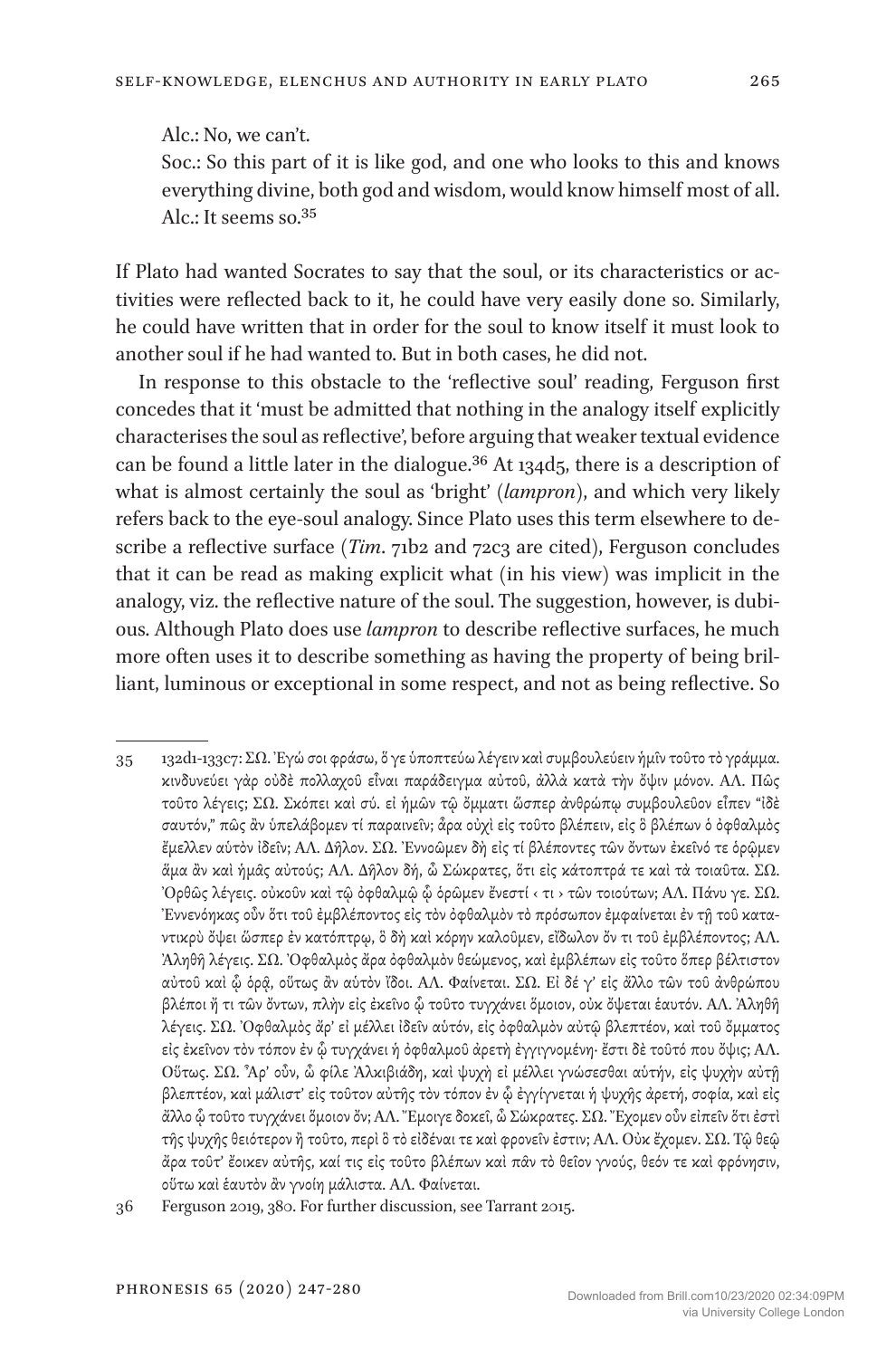Plato's occasional use of the term to indicate reflectiveness in other dialogues on its own tells us nothing about his use of it at *Alc*. 134d5.

Indeed, closer examination of his use of the term elsewhere reveals compelling evidence for reading it at 134d5 as indicating the non-reflective sense of being brilliant as opposed to the reflective sense. Of the twenty-two other uses by Plato, eighteen clearly carry the 'brilliance' sense of *lampron*, whether applied to physical or non-physical objects.37 This sense of *lampron* is also used of objects that are divine. In the *Sophist*, the philosopher is said to be hard to discern because of his proximity to the form of Being and the resulting brightness of the general area (254a9). The Stranger then remarks on the difficulty of keeping the soul's eyes on the divine. In the *Timaeus*, Timaeus says the demiurge made the divine class (the stars) out of fire in order that they be as bright as possible (*lamprotaton*, 40a3) and most beautiful—the order of explanation suggesting that superlative brilliance is most fitting for the divine. By contrast, the four uses of *lampron* that describe a reflective surface all refer to physical entities, and couple the term with 'smooth' (*leion*): in the *Timaeus*, reflection is explained as fire from the reflected object meeting the fire of vision on a 'smooth and bright' surface (*leion kai lampron*, 46b3); in a later passage, which Ferguson cites, the liver is described at 71b2 as fashioned as 'bright and smooth' (*leion kai lampron*) so that thoughts move in it 'as in a mirror', and at 72c3 it is again said to be bright and likened to a mirror; in the *Sophist*, reflections are described as resulting from light hitting surfaces that are 'bright and smooth' (*lampra kai leia*) at 266c2.

Now, at *Alc*. 134d1-8, Socrates says that, as they have previously discussed (d4), Alcibiades and the city will look towards what is 'bright and divine' in becoming temperate and just, and in doing so will see and know themselves. The backwards reference strongly suggests the part of the soul discussed earlier in the analogy, which was described as being divine (133c1; cf. c4, c5). There is no talk here at 134d4-5 (or elsewhere) of reflections or of functioning 'as a mirror', and the term 'smooth' (*leion*) is also absent. So, *contra* Ferguson, there is no evidence of the 'reflective' sense of *lampron*. Moreover, the object described, the soul, is presumably one that Plato takes to be a non-physical object.<sup>38</sup> These factors, together with the coupling of *lampron* with the divine at 134d5 (echoing the association of the best part of the soul as divine at 133c), makes

<sup>37</sup> In these eighteen occurrences, *lampron* describes something not as a reflective surface but as bright (e.g. sounds, *Phlb*. 51d6), brilliant (e.g. the sun, *Tht*. 208d2), luminous (e.g. light, *Rep*. 616b6, e9; copper, *Ti*. 59c2) or exceptional (e.g. a person, *Grg*. 484e4; Agathon's wisdom, *Symp*. 175e4). See also *Phd*. 110c2, *Sph*. 254a9, *Phdr*. 250b6, *Hipp. Mi*. 368d7, *Ti*. 40a3, 60a6, 68a7, 68b5, 68c5, *Rep.* 518a8, 560e3.

<sup>38</sup> The soul is distinguished from and contrasted with the body at 129e-131c.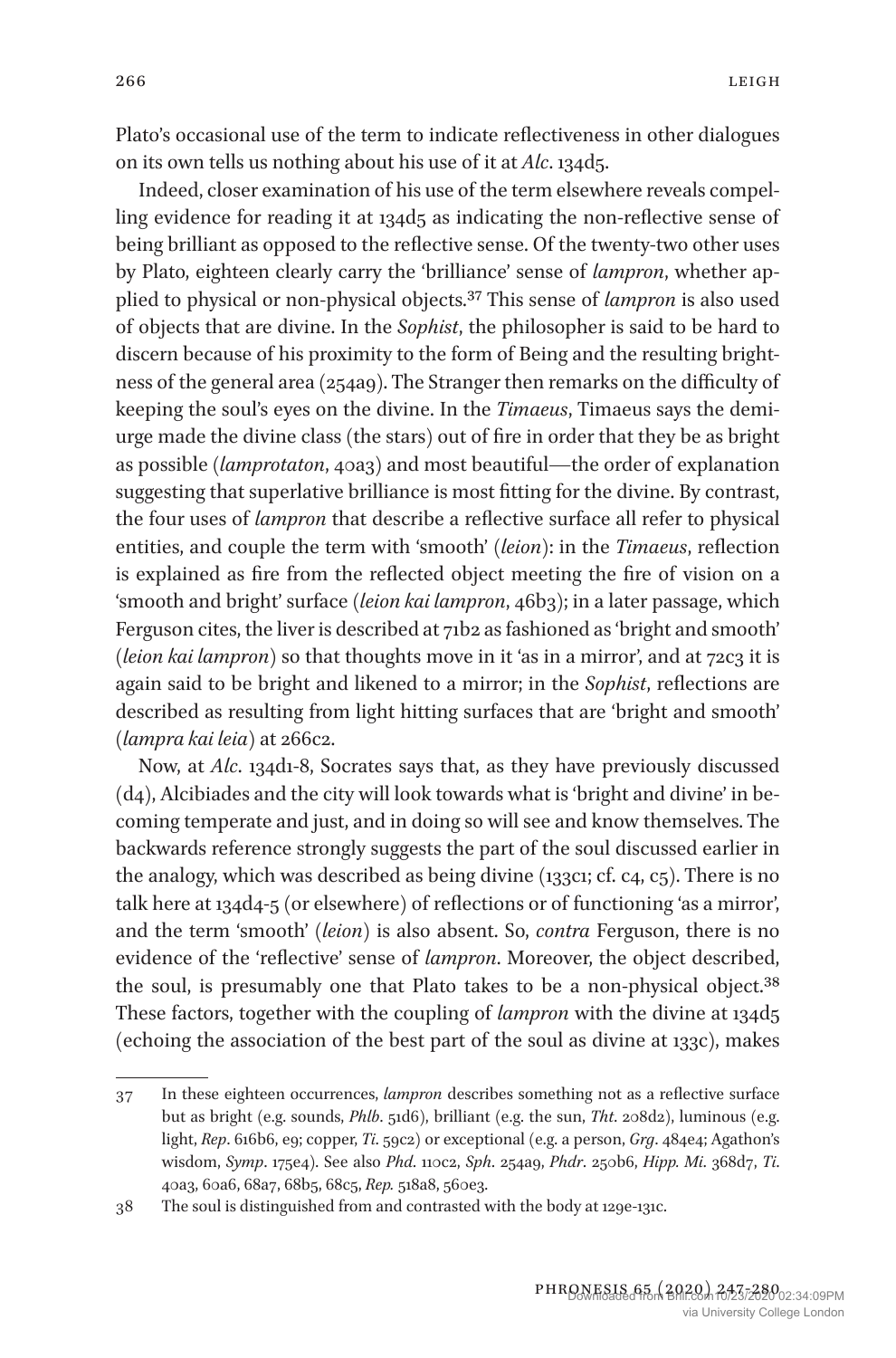it certain, in my view, that the 'brilliance' sense of *lampron* is being employed. We must conclude, then, that reading our text as suggesting that the soul, like the eye's pupil, is reflective, is specious.39

The second problem for the 'reflective soul' reading is that it requires attributing a view to Plato that the *Charmides* shows him unlikely to have accepted. On the reflective soul reading, just as an eye cannot on its own directly see that part of itself with which it sees, so too a soul cannot on its own directly apprehend that region of itself with which it knows and is wise: in both cases another just like it is required to reflect it, or its best activity, back to itself. On this reading, Plato regards the soul's directly knowing itself knowing as an impossibility. The *Charmides*, however, tells against this.

At 167c-169c Socrates asks whether any faculties or powers can be applied to themselves. Each faculty has a proprietary kind of object: colour is the proper object of sight, pleasure of desire, opinions of the opinable, so that e.g. there is no seeing that does not see some colour (167c-d, 168d-e). If we understand the idea of a power applying to itself as the exercise of that power at a higherorder level directed to its exercise at the first-order level, then the higher-order exercise of a power would only be possible if the first-order activity possessed the relevant features of the object proprietary to that power. So if seeing of seeing is possible, first-order seeing will have to be coloured, and so visible to higher-order seeing, and if opining of opining is possible, first-order believing will itself have to be opinable, and so available to the higher-order activity.<sup>40</sup> Next, and importantly for my purposes in this paper, Socrates argues against the application of the faculties of perception to themselves, in contrast to the application of the faculty of knowing to itself. For, he reasons, it is doubtful that seeing is itself coloured, or that hearing itself possesses sound (168c-d).<sup>41</sup> The perceptual case is sharply contrasted with the epistemic case: Socrates gives a careful and credible analysis of the higher-order state of knowing one's own knowing, in which the content of first-order knowing is embedded in the

<sup>39</sup> Another, speculative, alternative is to amend the text in such a way that it does suggest the soul's reflectiveness, an alternative argued for by Tarrant 2105. However, since Tarrant's reasoning proceeds from the assumption that the 'reflective soul' reading must be correct, the speculative emendation cannot count as a consideration in favour of that reading.

<sup>40</sup> Socrates does not say what the defining characteristic of the opinable is—perhaps, we might think, it is what is truth-apt.

<sup>41</sup> He also points to the material causal relations involved in sensation, and treats them, it seems, either as cases of motion and heat, or as like those cases: it would produce disbelief, he says, to suggest that any sort of motion could move itself, or heat burn itself (168e-169a). Although his precise meaning here is not clear, his point seems to be the plausible thought that a material activity, constituted by causal relations and itself an actualisation of a power, cannot act upon itself.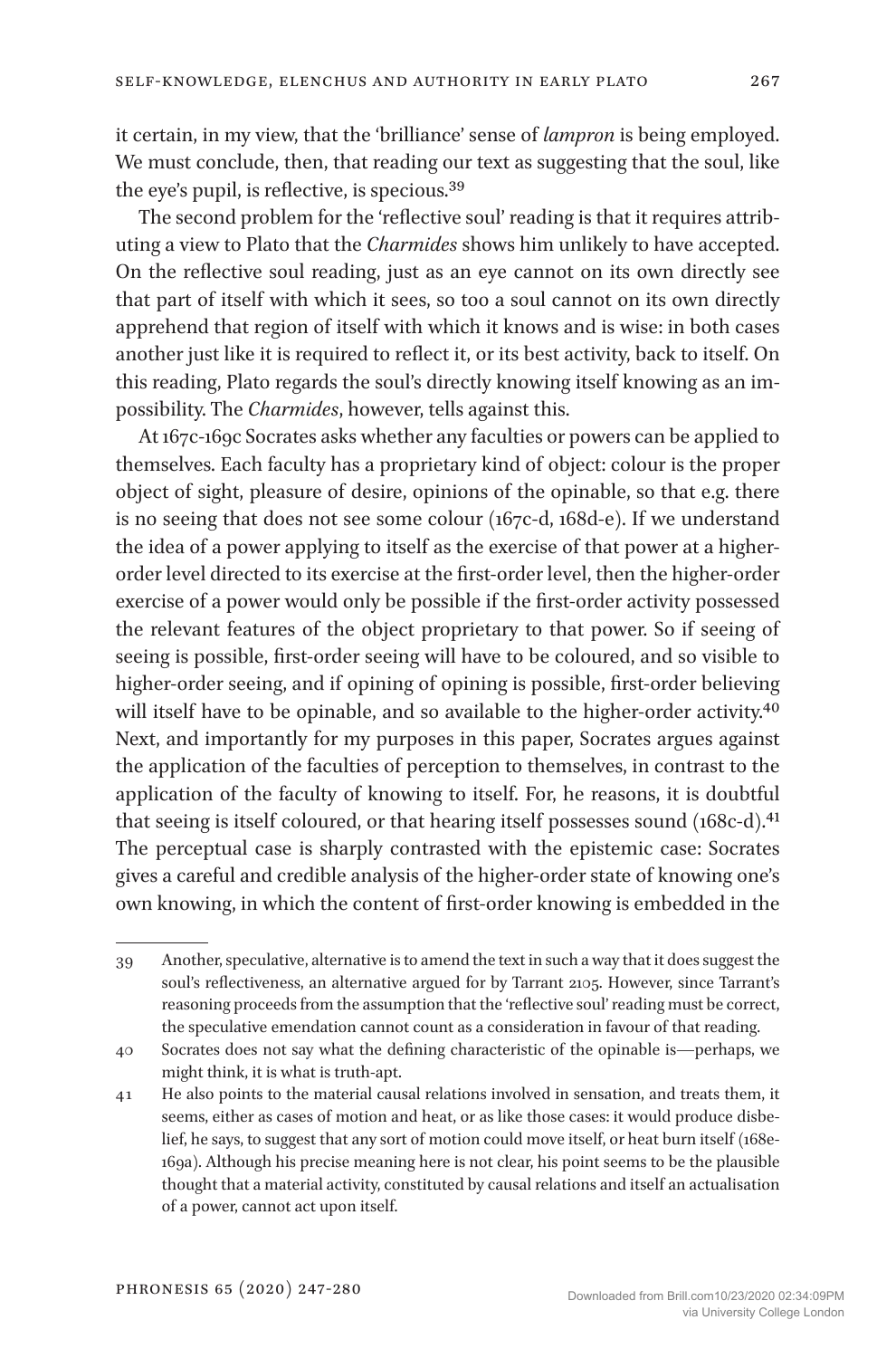content of the higher-order state. His example is the doctor who knows, of his own words and deeds (and those of others), that they accord with knowledge of health. He thus knows himself to be a knower of medicine in knowing *what* he knows (as opposed to knowing merely *that* he knows) (170b-d). This conception of the higher-order state of knowing one's own knowing makes trouble for Critias' (most recent) account of self-knowledge in that dialogue as knowing (merely) that one knows. But the nature and possibility of the higher-order state, and so this case of a power that applies to itself, is never doubted.

Only the direct application of a power to itself is considered in the passages from the *Charmides*—seeing indirectly, by way of mirrors, is not discussed. This is because Socrates' concern is with whether and in what way powers by their nature apply to themselves (169a3-4). To this inquiry, seeing via reflection is irrelevant. For the object of seeing in this case is not—and by definition cannot be—the subject of seeing, since a reflection is an image of that subject. To be sure, it is visible (it is coloured), and it constitutes strong visual evidence concerning that subject (under normal circumstances). But it ought not be confused with that subject: seeing (an image of) oneself seeing in a mirror is not higher-order seeing.42 By contrast, Socrates suggests, higher-order cognition can be directed at lower-order cognition. By way of embedded content, the lower-order state (of believing, or knowing) is made available (believable, knowable) to the higher-order state. What Plato argues in the *Charmides*, then, is that direct, reflexive relations between higher- and lower-order states of knowing are possible (and in some cases, actual), while they are not possible in the case of perception. This in turn casts doubt on the presumption, crucial to the 'reflective soul' reading of the *Alcibiades*, that in Plato's view, the soul, like the eye, stands in need of an external mechanism to make itself available, or its own knowing and understanding available, to itself, as something it can grasp by way of an indirect relation.

#### **3.3** *The Proposed Reading of the Eye-Soul Analogy*

A more attractive and plausible reading of the analogy, I suggest, is that it is designed to make two, related points. One is that in order for the soul's apprehension to be of itself, its cognitive gaze—which, just like that of the eye, is usually directed towards something other than itself—must become reflexive. In the case of an eye, a mirror is needed to mediate its seeing an image of itself. In the case of the soul, however, as we have been shown in the earlier, elenctic passages in the dialogue, a higher-order (and so directly reflexive) form of

<sup>42</sup>  *Contra* Zina Giannopoulou, who writes that the eye-soul analogy in the *Alcibiades* describes a case of second-order seeing (2015, 77-9).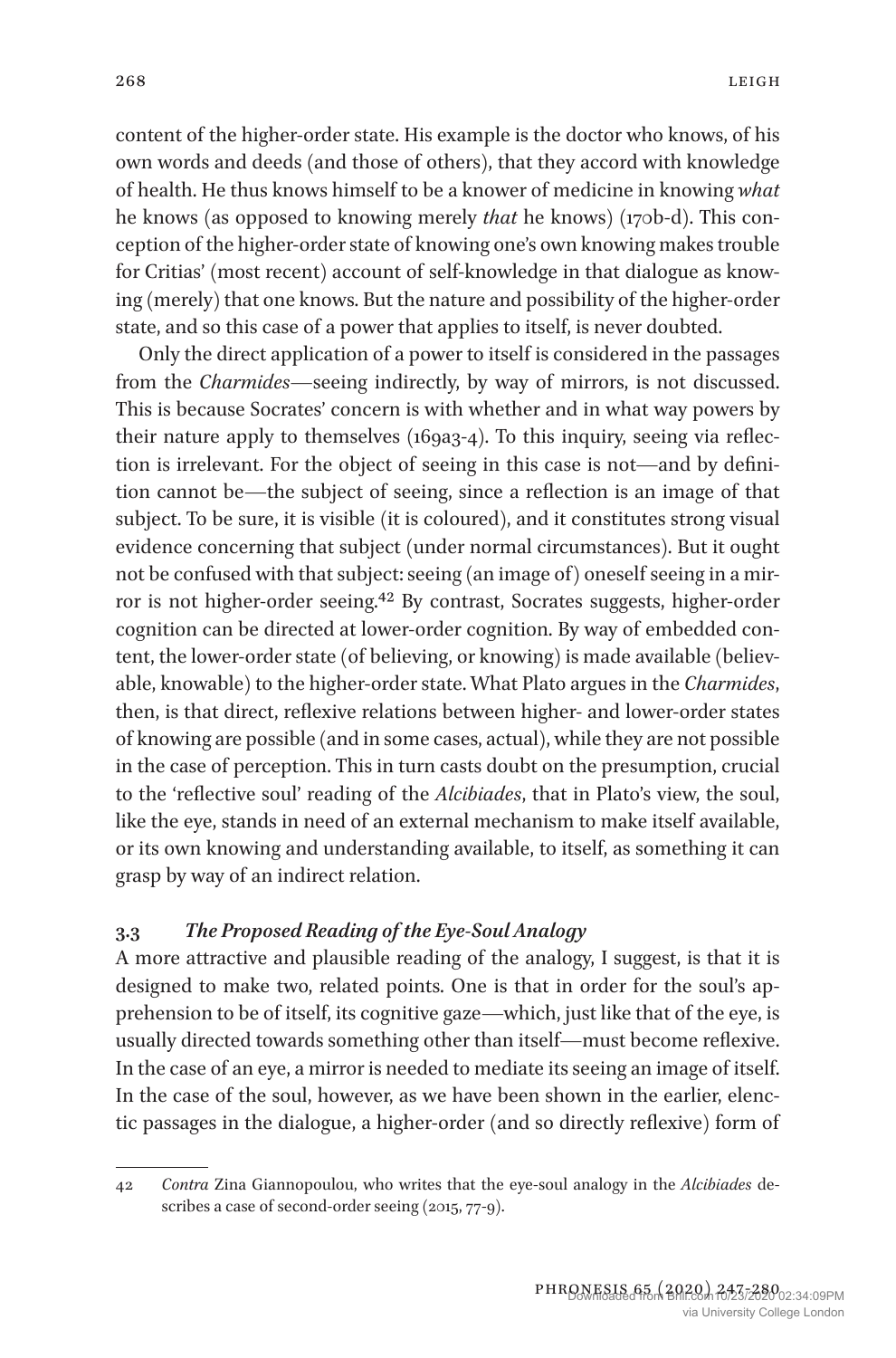thought, directed at lower-order thought in the soul, is possible (and which I discuss further below). So no such mediation or external mirroring is needed for the soul, for which reason none is specified.

The second point addresses the overarching question that frames the analogy at the start of our passage: how to get the clearest knowledge of ourselves (132c7). In the context of this question, Socrates points out that for an eye to be self-seeing, it is not enough that it looks at an eye, but rather must look at that part of it, the pupil (*opsis*), with which it engages in its central activity, seeing (this is tracked by the string of datives from 133a6 to b10). In so doing it gets the clearest view of what the eye really is, since it views that region of it with which its defining activity occurs. Moreover, as Jacques Brunschwig has pointed out, there is evidence that the Greeks thought that the small images that appear on the surface of the eye in the pupil, visible when looking at one's own reflected pupil or directly at another's pupil, were themselves causally implicated in, and so part of, the activity of seeing (1973, 24-5). If so, seeing an image in another person's pupil would have been regarded as seeing seeing—seeing the other's pupil engaged in seeing. Similarly, viewing one's own image reflected in one's own pupil by way of a mirror or reflective surface, that is, viewing an image of one's own pupil, in which an image (of oneself) is reflected, would be a case of seeing an image, in the mirror, of oneself seeing.

Analogously, then, the soul will know itself properly when it cognizes that region of itself with which it engages in its central or defining activity, and grasps itself engaged in this activity. Neither this activity nor the region or element in the soul responsible for it is named in our passage, but the excellence of the soul is identified as wisdom (*sophia*), and the region or element in question is described as that in which (or with which) knowing (*to eidenai*) and understanding (*phronein*) arise (133b7-c2). Moreover, the soul that knows itself most of all is said to be that which apprehends this region, and its own understanding (*phronēsis*). Since it is unmediated, this grasp is presented as direct, and is, I submit, the higher-order state of correctly apprehending one's own cognitive activity directed at knowing and understanding, and the part of one's soul that engages in this activity when it is done well.

Now, as we saw earlier, as a result of Socratic questioning in the elenchus, Alcibiades came to reflect on his own activity of believing and states that he took to be those of understanding or knowing. He also became cognisant of a number of his own beliefs that were previously hidden from his awareness, and in addition, finding himself avowing inconsistent beliefs, grasped his own state of ignorance on questions of justice and the well-being of the *polis*. Through the elenchus he gained cognitive self-knowledge, a higher-order and reflective grasp of the content of lower-order states of which he was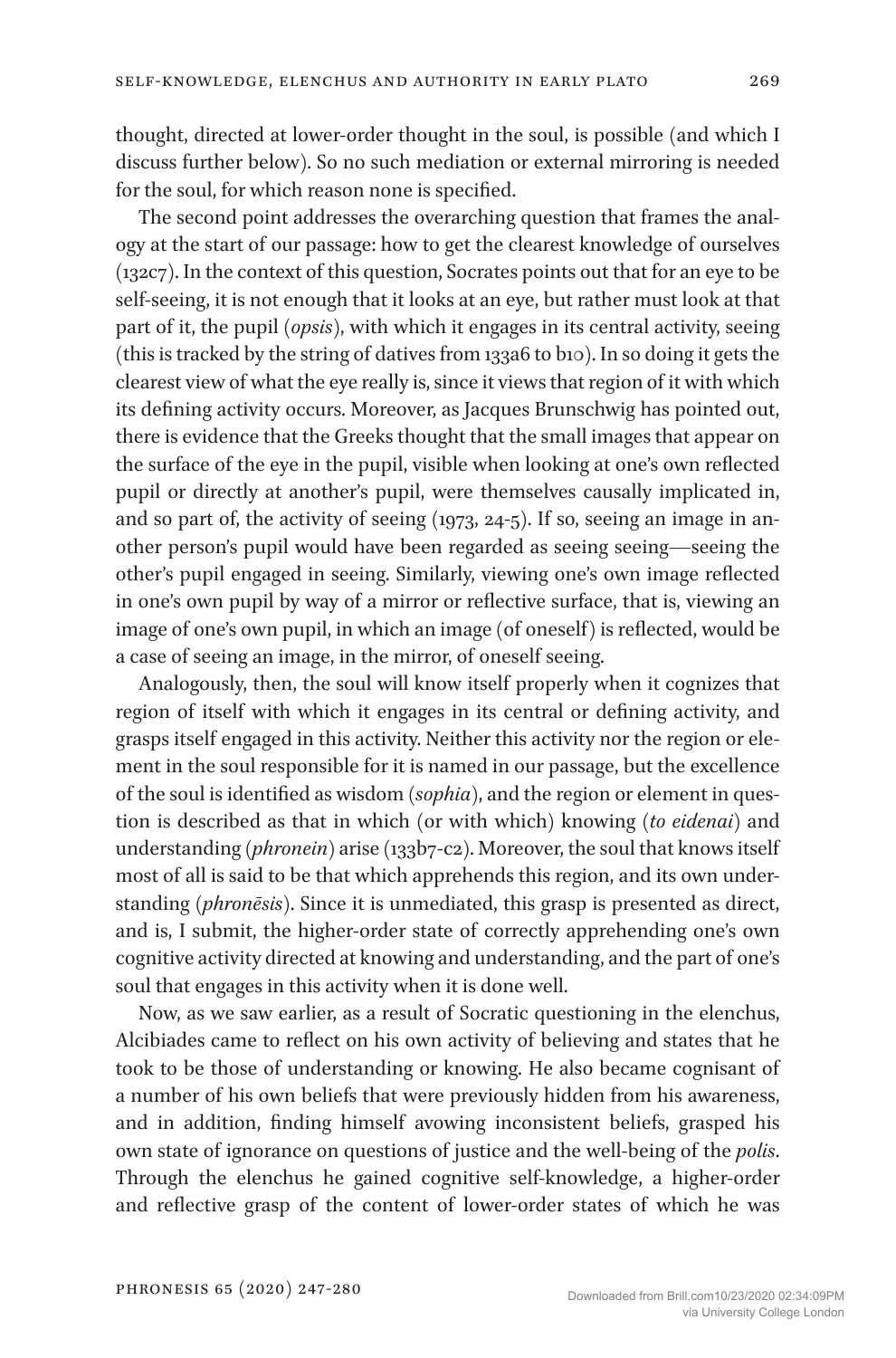previously unaware, and of himself as ignorant about matters he previously took himself to know. However, Socrates' twice-refined conception of selfknowledge, described with the aid of the analogy—*Platonic* self-knowledge in the *Alcibiades*—should not be identified with this higher-order grasp. That is, although cognitive self-knowledge is a necessary condition for, and a crucial element of, Platonic self-knowledge, it is not sufficient for it. What is needed in addition, as we are told in the eye-soul analogy, is apprehension of the part of the soul capable of knowing, and in which its best activity and excellence, wisdom, occurs.

Although it is distinct from it, this further grasp is nonetheless facilitated though not guaranteed—by cognitive self-knowledge, and the method at its core, the elenctic method. For, as we have seen above, that method invites and encourages its practitioner to self-consciously observe the epistemic norms that inform its use. We have also seen that the agent who uses the method comes to see for herself that, by her own lights, i.e. in accordance with beliefs she was antecedently committed to and by her own reasoning, she in fact holds beliefs the opposite of which she had previously avowed. The epistemic norms thus yield substantial results for the agent, and thereby provide her with a strong reason to adopt them as her own. If she does so, and if she deploys the method habitually—as Alcibiades famously did not—she will, moreover, develop a pattern of critical and reflective higher-order scrutiny of her firstorder thinking directed towards the truth. Her truth-apt thinking will become self-conscious, and self-consciously mediated by norms that reason tells her will result in views that conform, as far as the evidence available to her allows it, to the way the world in fact is. The agent will then be in a position to grasp her own power to rationally scrutinise the grounds for her views, and to continue to hold only those that are rationally grounded (on some given subject). She thereby apprehends the distinctive part of herself with which she engages in truth-directed cognition and with which she is able, at times, to do it well or excellently. That is, she apprehends that part or aspect of herself in virtue of which she is a rational agent, capable of knowledge and wisdom. The agent who does this, as well as correctly ascertaining the contents of her own beliefs on matters she takes to be significant, eschews those that upon reflection do not seem to her to be rationally grounded, and has a correct estimation of her own states of knowing (or of ignorance), is the agent who possesses Platonic self-knowledge.

The account thus far might be taken to suggest that self-knowledge in Plato's early dialogues—both cognitive and Platonic—is the result of a strictly solo pursuit. However, the focus on the role of language in the presentation of thought in the *Alcibiades* strongly suggests otherwise. At 130d-e Socrates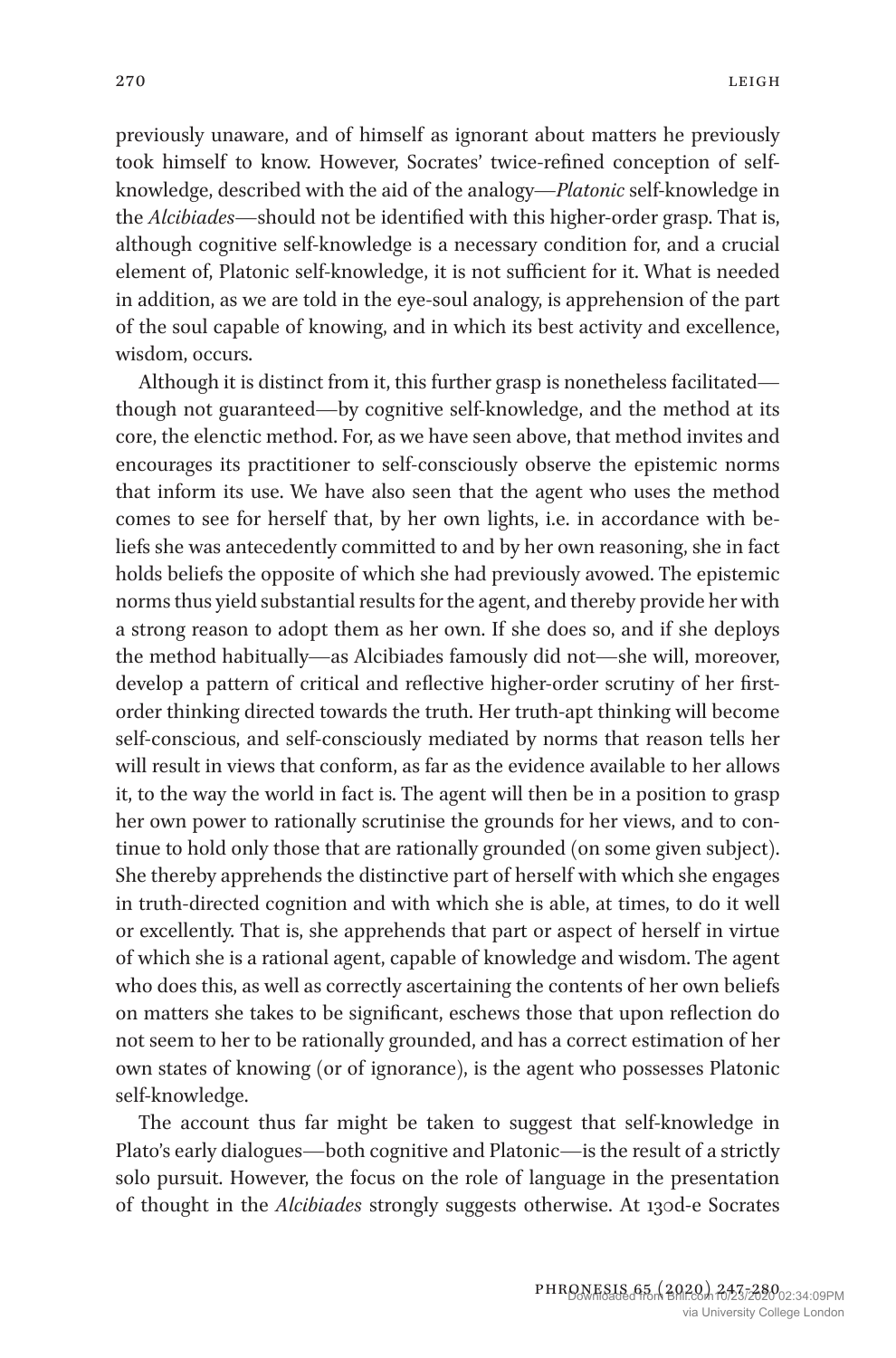claims that the mechanism by which one soul is in contact with another soul is linguistic, by way of words in conversation (cf. 129b-c).<sup>43</sup> And indeed the medium in which elenchus takes place, by which Alcibiades was able properly to grasp his cognitive states and condition of ignorance, was linguistic: by articulating his views in words, he was able to regard these first-order thoughts at a higher-order level. And, although Alcibiades accomplishes his higher-order grasp of lower-order cognitions in conversation with another, it would seem rash to attribute to Plato the highly questionable claim that one can only apprehend one's own thought by reflecting on its articulation in conversation with another person. We can instead read him as depicting Socrates as guiding Alcibiades in a practice of critical reflection that, once mastered, can be enacted on one's own, as well as with others.44 It is worth noting that Plato would go on later in his career to characterise thought as the soul's silent conversation with itself (*Tht*. 189e-190a, *Sph*. 263e-264a, *Phlb*. 38d-39b), and in one dialogue explicitly to regard this inner conversation as the exchange of statements (*logoi*, *Sph*. 262b-e).45 Elenctic questioning and cognitive selfknowledge—and so also Platonic self-knowledge—can be pursued on one's own, or together with another.

# **4 Epistemic Authority and Dialogue**

I turn now to the question of epistemic authority. Thus far, I have argued that at the core of Plato's own conception of self-knowledge in the *Alcibiades*— Platonic self-knowledge—lies cognitive self-knowledge, a state which is shown in a number of early dialogues to consist in a reflected-upon, higher-order

<sup>43</sup> The context of the suggestion at 130d-e (and earlier at 129b-c) is Socrates' claim that what a person really is, and what is therefore identified as the proper object of self-knowledge, is the soul as opposed to the body: a conversation is not, strictly speaking, two people saying things to one another face to face, but two souls addressing one another with words.

<sup>44</sup> Note, too, that if self-knowledge is achieved *via* conversation with another, and so involves something external to the subject, it is not the case that one's thoughts are 'mirrored' back to oneself in the conversation: words are audible manifestations or expressions of thought for Plato (*Sph*. 263e), not images of them. If they are images (sometimes, or always), they are for Plato images of the intentional objects of the thoughts so expressed (*Sph*. 234c).

<sup>45</sup> In the *Philebus*, the account is supplemented by the addition of illustrative images in the soul, said to occur alongside statements or judgements (39b-c). To be sure, these dialogues are all thought to have been written much later in Plato's career. However, there is no reason that I am aware of to think that this conception of thought represents a change of mind on Plato's part.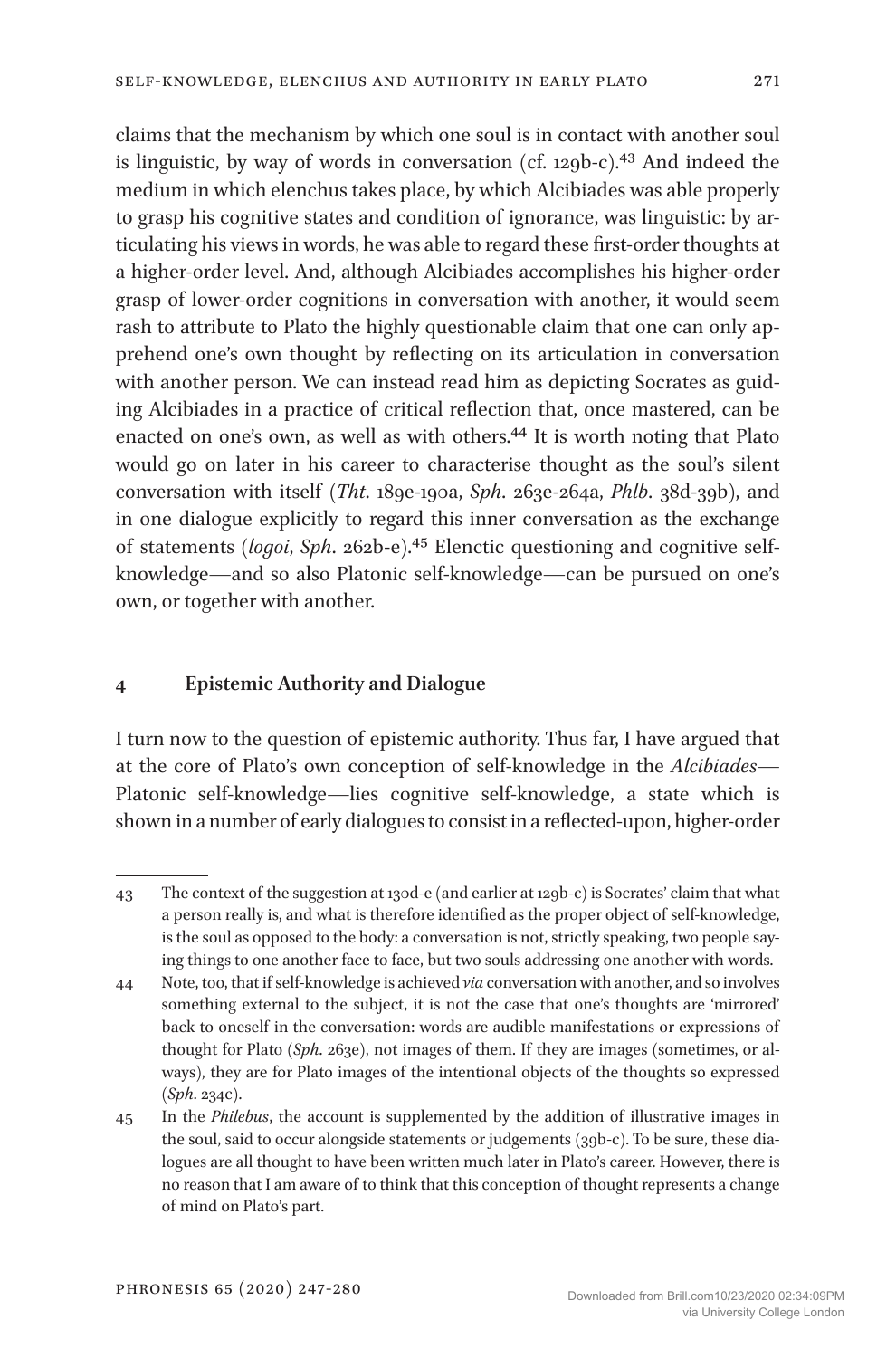reflexive grasp of the contents of one's cognitive states. This grasp is, moreover, a direct grasp, though it can be made possible by conversation with another. And we might think that a particular kind of epistemic authority comes with directly reflexive, first-personal self-knowledge, namely first-personal epistemic authority. As Myles Burnyeat observed some years ago, however, it would be a mistake to attribute to Plato, or Greek thinkers generally, a commitment to the kind of first-personal epistemic authority thought to follow from the distinctly Cartesian conception of subjective truth immune to hyperbolic doubt.46 On the account of self-knowledge proposed here, too, there is no room for this kind of first-personal authority: we have seen that in Plato's view we can be mistaken, as Socrates' interlocutors frequently are mistaken, about the contents of our own beliefs. The absence of epistemic authority invested in the first-personal perspective is strikingly evident, as Raphael Woolf has pointed out (2008, 26-8), in the exchange between Polus and Socrates at *Gorgias* 474b, discussed above. Polus' response to Socrates' assertion that he, Polus, believes that it is better to suffer injustice than perpetrate it is one of indignant denial, but *not* because he thinks he has special first-personal access to the content of his own beliefs. Rather, Polus denies believing it because he thinks nobody believes it. Occupying the first-personal position does not on its own confer epistemic privilege or secure special access to the content of belief.

Now, Woolf went on to suggest that Plato in fact depicted *third-personal* epistemic authority in the early dialogues generally, whereby interlocutors, particularly Socrates, claim to know, and indeed do know, their opponent's or interlocutor's beliefs better than they do themselves. Woolf also points out that in the *Apology* others besides Socrates are also said to practice the method (23c5-d9), and so, presumably, are similarly able to discern their interlocutors' beliefs better than they are themselves. Woolf went on to challenge those readers of the dialogues who, as I do here, take Plato to show his characters coming to know their own ignorance via the elenchus, and so to enjoy first-personal knowledge of the contents of their own minds (to that extent, at least). He argued that the case of Socrates, who is presented as having self-knowledge of his ignorance, is rare by design in the dialogues: Plato thought—rightly that one cannot simultaneously assert and doubt a proposition, since doubt requires disavowal of the claim to be doubted as one's own. So, a person cannot doubt her own beliefs, and by a method of critical questioning, come to

<sup>46</sup> Burnyeat 1982. For further discussion in connection with the topic of self-knowledge, see Leigh 2020, 3-9.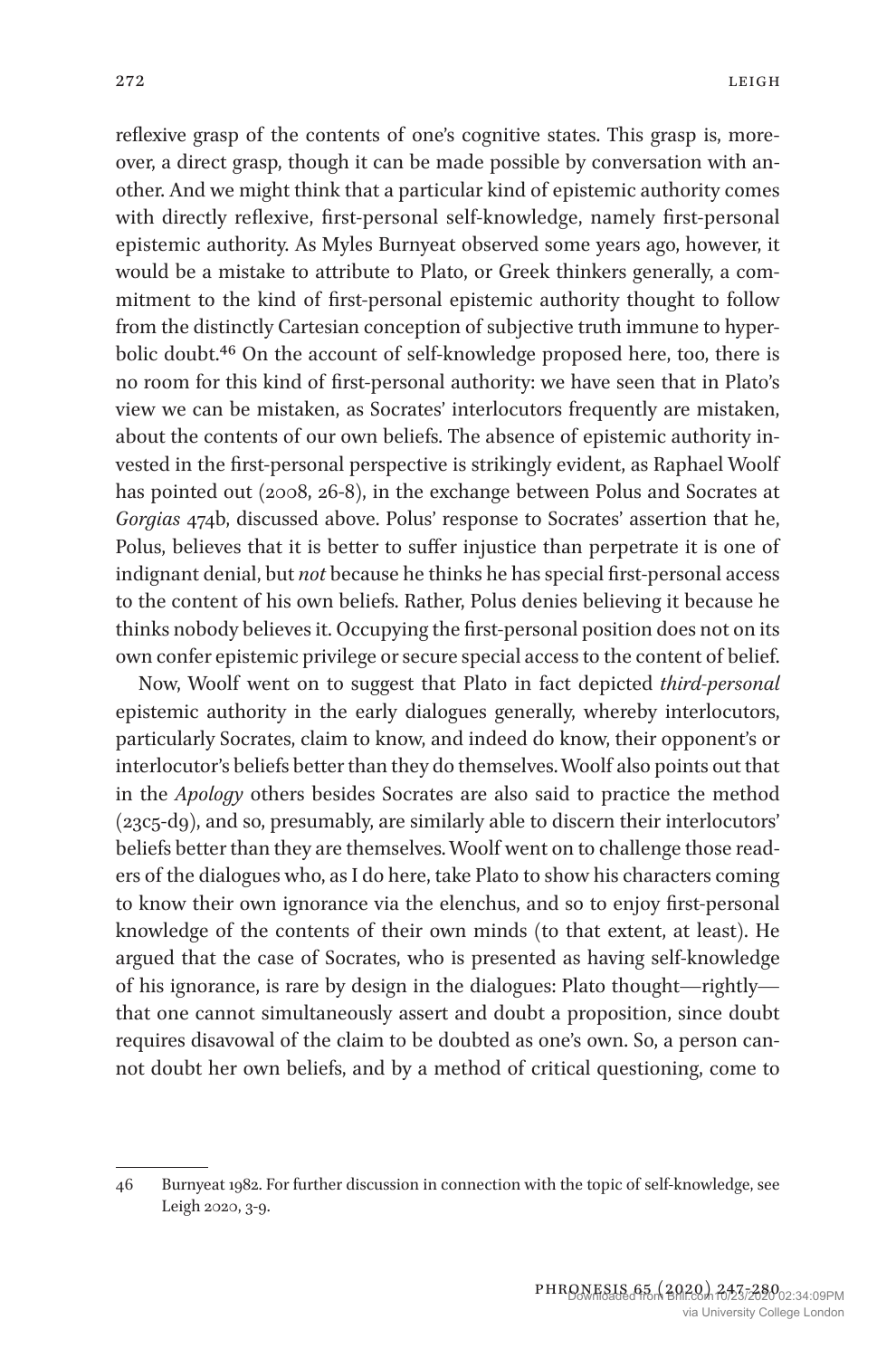see the falsity of her own beliefs, and her own ignorance, but only the falsity of propositions.47

Against Woolf's reading, I hope to have provided a number of textual reasons to doubt the contention that cognitive self-knowledge was considered rare or impossible by Plato. Not only does Socrates' repeated insistence on his awareness of his own ignorance suggest, *pace* Woolf, that Plato thought this first-personal state possible, we have seen that Alcibiades becomes aware of his own ignorance via elenctic questioning (117a-b; 118a-b). So too in the *Laches*, Nicias acknowledges his own ignorance (199e; 200a-c) and, as we have seen, although Laches continues to think he really has knowledge of what courage is, he becomes aware that he is not entitled to claim knowledge, since he cannot say what it is. More importantly, I hope to have shown that cognitive self-knowledge in Plato is not predicated on simultaneously doubting and affirming a single proposition. Rather, the elenctic method leads the interlocutor to grasp—and in that sense come to know—beliefs she possessed all along, some of which contradict a belief she espoused at the outset, which contradiction reveals her ignorance to herself. It is the set of rationally grounded positive beliefs that are the direct target of elenctic questioning, the apprehension of which is its aim, not the entertaining of doubt concerning the initially avowed belief. To be sure, doubt seems certain to follow for the interlocutor who finds herself holding contradictory beliefs, but as I understand it, it is no part of the method's procedure. There is no reason, then, to take Plato to think that someone armed with the elenchus and occupying the third-personal viewpoint is in a special logical or epistemic position *vis-à-vis* the content of their interlocutor's thought, and so no reason to read Plato as endorsing third-personal epistemic authority. And finally, we can be certain that for Plato no special authority is bestowed simply by occupying the third-personal perspective— Polus thought he knew better than Socrates what he, Socrates, thought, but turned out to be mistaken.

If the foregoing is right, the warrant for claiming to know what one believes, or knows, does not flow from inhabiting a particular viewpoint, according to Plato. All the same, I have argued that Plato did endorse first-personal, higherorder knowledge of lower-order cognitive states, i.e. cognitive self-knowledge. On this interpretation, epistemic warrant and authority flows not from viewpoint, but from the normative nature of rational reflection and enquiry, i.e. from the subject's adherence to the epistemic norms we have seen in operation in the early dialogues discussed. The method of cross-examination is

<sup>47</sup> So, Woolf argues, Plato could not account philosophically for the self-knowledge he depicts Socrates as possessing: 2008, 34-7.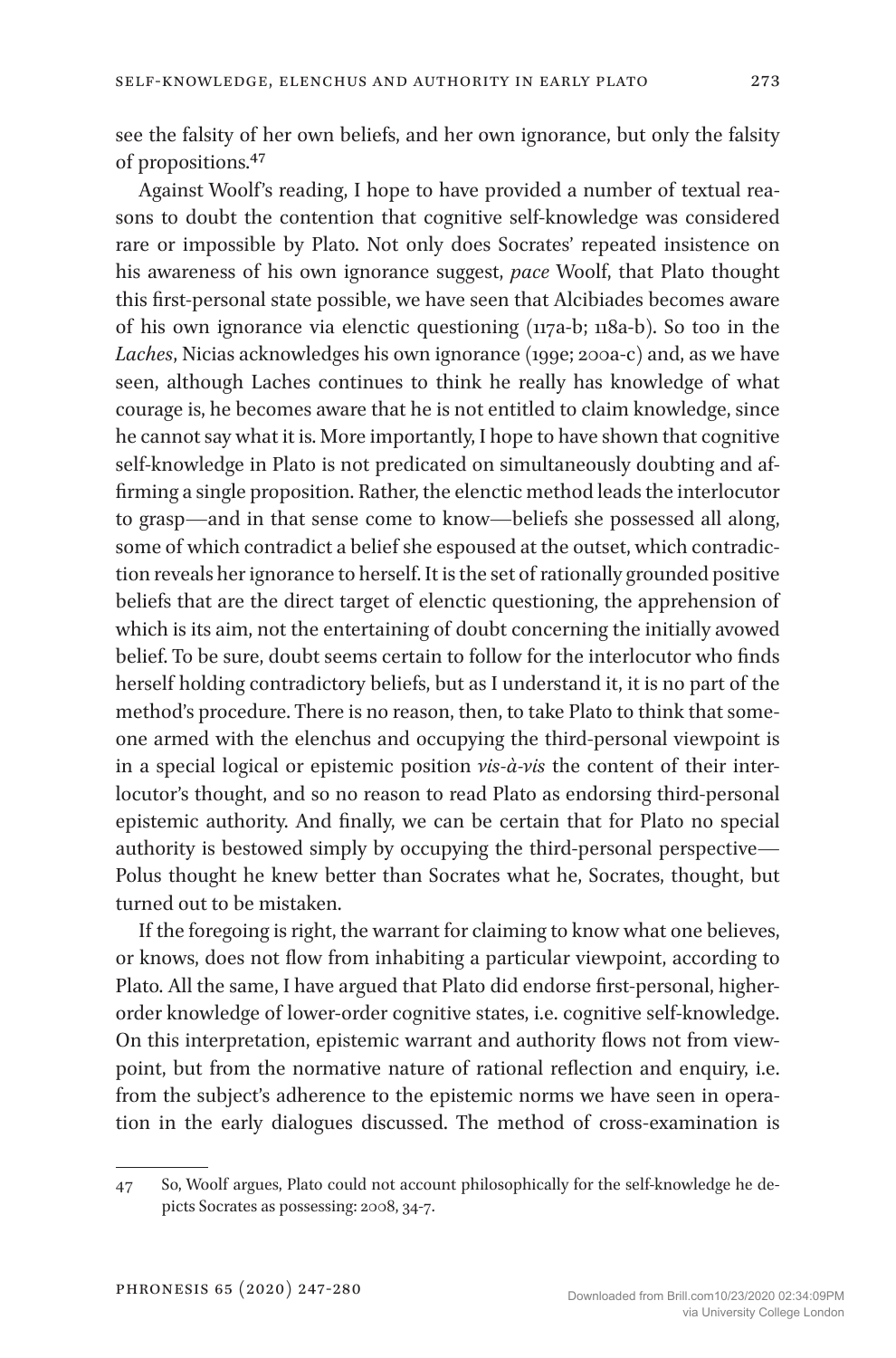performed well when the epistemic norms articulated above are adhered to, by engaging in critical reflection on the evidence or grounds for or against the truth of the individual claims or premises used in the inquiry, and grasping the inferential or explanatory connections between them. Adherence to epistemic norms is, therefore, a necessary condition for entitlement to make a judgment about the content of cognitive states.

A further condition can be read into Socrates' emphasising to Alcibiades the importance of only agreeing with a claim when he hears himself say it (*Alc*. 114e), that is, of undergoing critical reflection (according to the epistemic norms) himself: for *self*-knowledge of cognitive states, the agent must herself carefully reflect upon, and come to grasp for herself, beliefs she holds for good reason, by grasping the warrant for, and connections between, premises herself. The context of her doing so may well be conversation with another but, on the normative standards presented in the early dialogues, the agent does not properly grasp that she believes thus-and-such unless she grasps in what way, given her set of relevant commitments, she believes it and has, moreover, reflected critically on the rational grounds, evidential or conceptual, for those commitments. What is ruled out, then, is her gaining self-knowledge by accepting the authority of another, even if the other's reasoning about the agent's cognitive states adheres perfectly to the epistemic norms. To the extent that self-knowledge of cognitive states requires the agent herself to grasp the reasons she has for her lower-order beliefs in order to self-consciously endorse them, then, Plato is an internalist about cognitive self-knowledge. On the interpretation argued for here, then, a limited kind of first-personal epistemic authority—and with it, responsibility—accrues to the agent. It is limited in the sense that the agent's viewpoint is not in itself epistemically privileged, which is why she may be mistaken about the contents of her beliefs where others are not. But since self-knowledge for Plato requires one's own grasp of one's own reasons, self-knowledge demands that she not abdicate epistemic authority to another.

At the same time, a role for the other remains, and along with it a certain kind of (similarly limited) epistemic authority. I have argued that the selfknowing agent comes to enjoy a critically reflective and self-conscious awareness of the content of her set of first-order beliefs concerning some objective matter and the interconnected reasons she has for them, evaluated in accordance with epistemic norms. But even though she may have spent considerable effort reflecting, and have reflected well, the agent may doubt that she has attained cognitive self-knowledge. Perhaps, although her first-order beliefs about the objective matter in question are plausible given her experience and the information available to her, she made a subtle inferential error without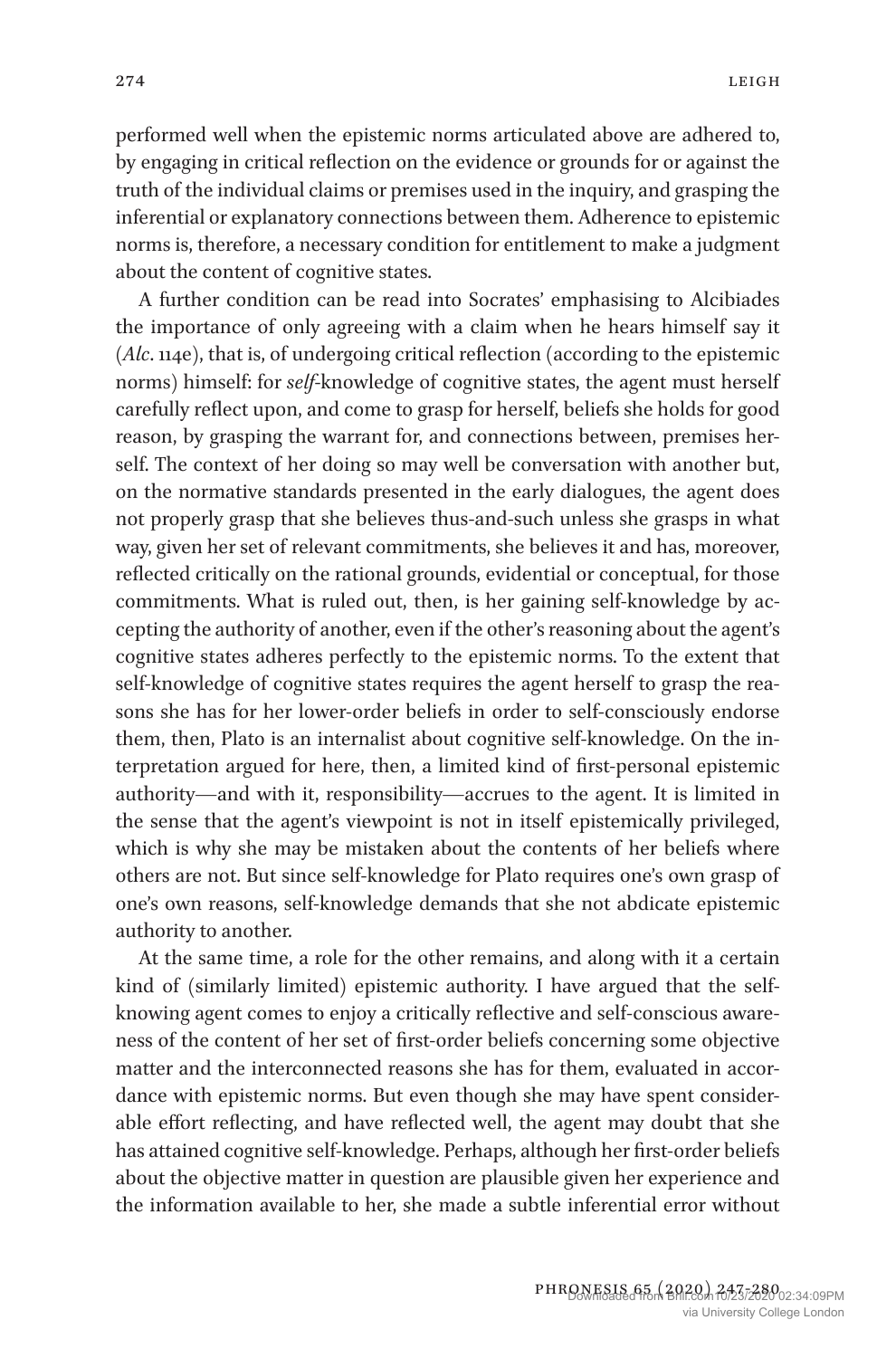noticing, or failed to identify all her beliefs relevant to the matter at hand because an objective causal or explanatory connection is as yet obscure to her. To be sure, in cases where there is an established body of expert knowledge concerning the object of inquiry, it will be open to the agent to determine the truth or falsehood of her views by comparing them against the authoritative views of the experts, who will in turn be able to offer explanations and make inferential connections that on her own she cannot, but which she can understand. She will then be in a position to reflect on the information she has gathered and her set of beliefs at the first-order level in order to reappraise them. In contrast to such cases, however, in respect of the objective areas of investigation Socrates deemed most important—those central to moral and aesthetic inquiry—there are no experts or established bodies of knowledge. So, as regards *these* issues, the agent can never be sure that she has adequately critically reflected on her first-order commitments, and so that she has achieved cognitive self-knowledge. Moreover, the self-conscious nature of the elenctic method and of Platonic self-knowledge, as I have understood these here, ensures that the agent would be aware of this lack of certainty.48

In the face of these difficulties within the moral and aesthetic domain, the best option available to the agent is to engage in dialogue with others on the question at hand, and thereby examine her beliefs on the issue alongside the beliefs of others. Since both parties are equally able to evaluate their claims, beliefs, inferences and explanations in terms of the epistemic norms, they are able together to arrive at agreement about what they think, upon critical reflection. Where the deliverances of this dialectical or joint self-examination are at odds with the results of previous solo self-examination, and provided the norms are adhered to, the former ought to be regarded as authoritative with respect to the latter. This is because if I now, in talking with you, come to take myself to have had reason all along to regard some view as my own, this suggests there is something that I had overlooked before, or not considered

<sup>48</sup> See *Apol*. 22d, where Socrates says he was able to determine by way of elenctic questioning that craftsmen were knowledgeable in respect of their crafts, and wiser than he (being unknowledgeable) in these respects: the passage can be taken to imply Plato's endorsement of a conditional kind of epistemic authority in the case of testimony from experts in the crafts (plausibly extended to sciences, e.g. medical and mathematical sciences). The authority is conditional, even in the case of experts, on the agent being able to establish their being knowlegeable for herself, although precisely how she is to determine this is not specified. (For a discussion of epistemic authority more broadly, and the suggestion that Cicero and Olympiodorus, inspired by Socrates in the *Alcibiades* and elsewhere, cautioned against adopting beliefs as such simply on the authority of others even in the case of acknowledged experts in the relevant domain, though for very different reasons, see Coope 2019.)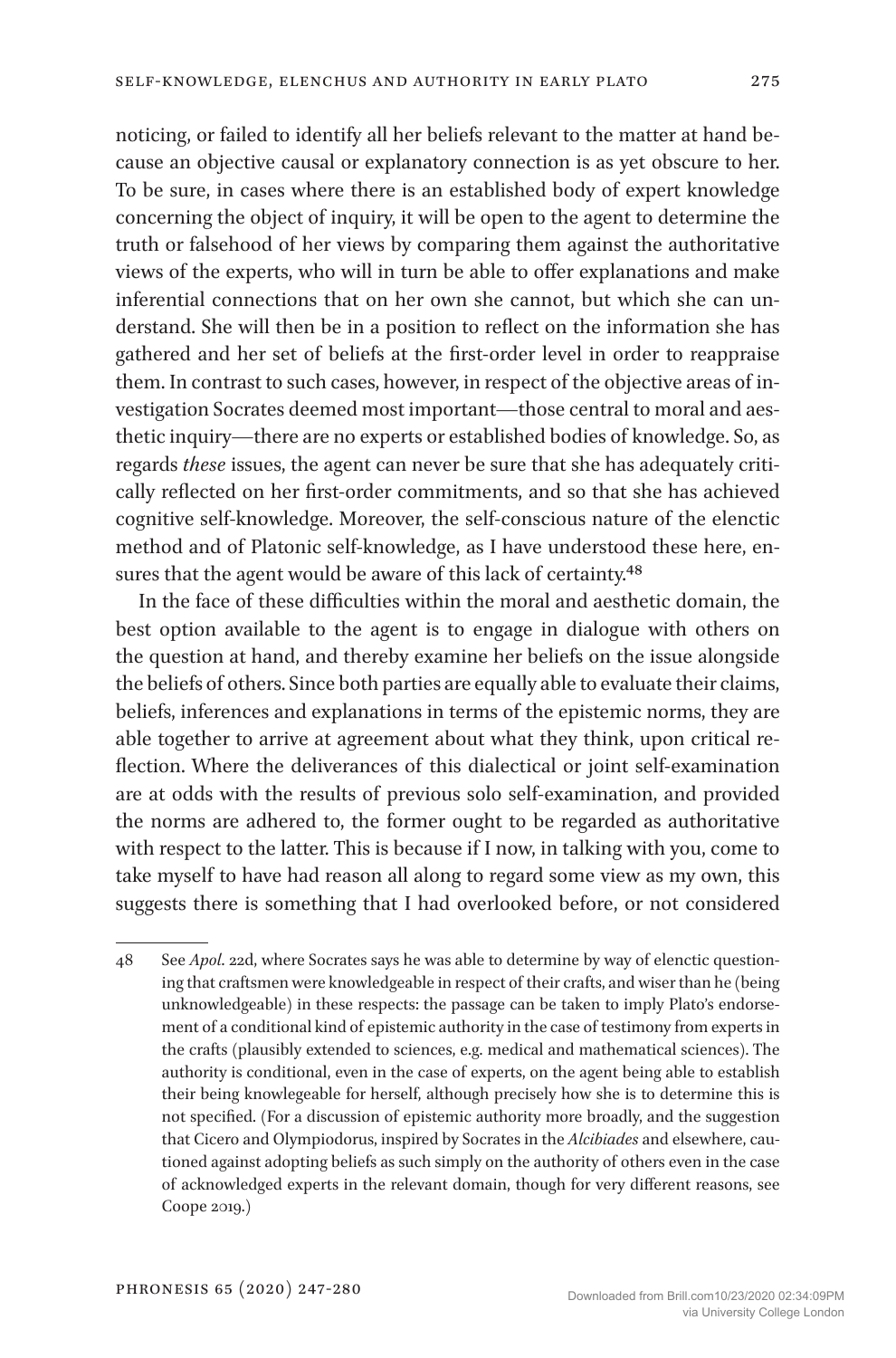carefully enough when reflecting by myself. To be sure, I may later change my mind. But if I do so, I had better be able to go back to you and convince you of the reasons for my change of heart, in accordance with the relevant norms. For Plato, on this reading, critical reflection on our own opinions and convictions is most profitably undertaken together with others, and the conclusions we come to as a result of solo self-examination ought to be tested in dialectical engagement with others.

This reading also suggests that, when restricted to examining ourselves by ourselves, one epistemically beneficial way of proceeding would be to imagine ourselves in conversation with another, in order to imaginatively adopt a perspective other than our own from which to critically appraise those claims we are inclined to endorse, as far as that is possible. Such imaginative efforts could not be as authoritative as critical conversation with another, but would most closely approximate this ideal epistemic situation. In turn this (admittedly speculative) suggestion is able to make sense of an otherwise puzzling feature of the dialogues in connection with self-knowledge. First, as Woolf has pointed out, Plato nowhere depicts Socrates or any other character in his dialogues gaining self-knowledge by undergoing solo self-examination in any straightforward way.49 We can now see that this is not because Plato harboured doubts about the possibility of self-knowledge (cognitive or Platonic): Plato did not present his readers with a model of solo first-personal examination because his preferred method of inquiry into one's own states, as well as into objective matters, was that of joint inquiry, and this is what he models, over and over, to his reader. An illustration of solo self-examination as approximation of examination together with another is found in the *Hippias Major*. That dialogue ends with Socrates reporting at length a critical conversation he had with an unnamed person who turns out to be none other than Socrates himself (298b-304e). The scene is certainly strange: Socrates seems first to pretend (to himself) that he is conversing with someone else, and then to pretend (to himself) to be that other person in criticizing what he, Socrates, has just said. For all its peculiarity, however, the pretence is self-conscious—as Socrates' report to Hippias makes plain, there can be no doubt that Socrates was aware of conversing with himself. So, in contrast to Woolf, who reads the strangeness of the scene as indicating a resistance on Plato's part to depict first-personal conversation, I suggest we read the passage as deliberately modelling a highly selfconscious mode of first-personalself-examination (and recall Socrates' remark to Laches, that a third person listening to their conversation would not think they knew what courage was, thereby suggesting this self-conscious mode of

<sup>49</sup> Woolf 2008, esp. 3, 18-19, 32-7.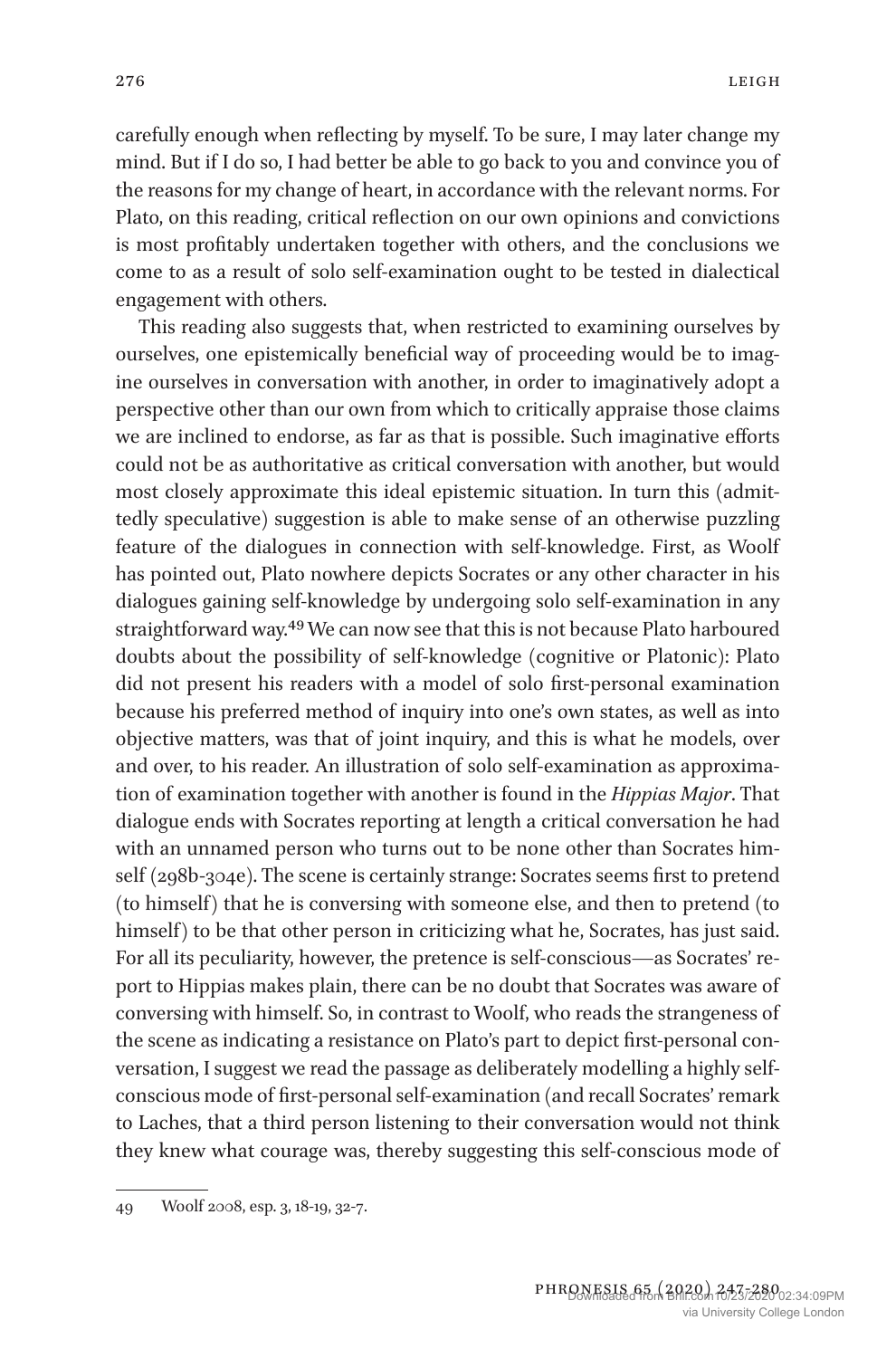examination to Laches).<sup>50</sup> But being a second-best alternative, such solo selfexamination ought to be tested by exposure to scrutiny by others in a joint investigation.51 And this is just what Socrates is doing in reporting this conversation he had with himself to another, i.e. to Hippias.<sup>52</sup> If, as this suggests, in discussion concerning ethical and aesthetic matters dialogue with others is by Plato's lights the authoritative test of what we take ourselves to think, and so authoritative as regards self-knowledge, it appears that Plato advocated firstpersonal *plural* epistemic authority in the case of self-knowledge: I arrive at the

most authoritative claim to know what I think about some matter of inquiry by talking with you and coming to an agreement with you, in accordance with epistemic norms, about what *we* together think about that object of inquiry.53

- 51 There are clear resonances with the interpretation of cognitive self-knowledge and Platonic self-knowledge proposed here, and the suggestion made by Christopher Gill (1996) that Plato's conception of dialectic exhibits a philosophical outlook he describes as 'objective-participant' throughout the corpus, although especially in the later dialogues. For, on that that view, 'knowledge, if available, is objective, as distinct from subjective or intersubjective' (1996, 284), that is, is aimed at 'discovery of an objectively existing truth' (285) about which it is possible for the inquirers to be in error, and which crucially involves critical dialogue (dialectic) with others. Although I cannot here properly explore or discuss the role of cognitive self-knowledge in dialectic in the dialogues after the early period, and trace the lines of connection and disconnection with the philosophical approach identified by Gill, it is worth noting one divergence between the two views. While Gill claims that 'objective knowledge … can only be attained by participation in dialectic' (1996, 285), it is argued here that dialogue with others is epistemically authoritative, though not the sole means to epistemically respectable (and correct) claims to self-knowledge.
- 52 Socrates' remark at 298b that he would be most ashamed to speak nonsense in front of the son of Sophroniscus (i.e. in front of himself) need not be taken to indicate that he regards himself as the most authoritative judge of either the content or epistemic value of his own thoughts. It could simply indicate that he would be ashamed of himself if he failed to test his own views and beliefs, given a self-conscious adoption of epistemic norms and a grasp of himself as inherently rational, i.e. if he did not strive for cognitive and Platonic self-knowledge as understood here. Similarly, in the *Gorgias*, after Callicles sulks and Socrates carries on the inquiry out loud with himself, Socrates takes himself to be testing his views in front of the others gathered, telling them and Callicles to object at any point if they disagree with anything Socrates agrees to with himself: δίειμι μὲν οὖν τῷ λόγῳ ἐγὼ ὡς ἄν μοι δοκῇ ἔχειν· ἐὰν δέ τῳ ὑμῶν μὴ τὰ ὄντα δοκῶ ὁμολογεῖν ἐμαυτῷ, χρὴ ἀντιλαμβάνεσθαι καὶ ἐλέγχειν ('I'll go through the discussion, then, and say how I think it is, and if any of you thinks that what I agree to with myself isn't so, you must object and refute me'; *Grg*. 505e-506a, tr. Zeyl; cf. 506b-c).
- 53 The most ideal conversation, then, would be between friends, as in the *Crito* at 46d, 48e, 49d-e.

<sup>50</sup>  *Laches* 193e. I am grateful to Margaret Hampson for this point.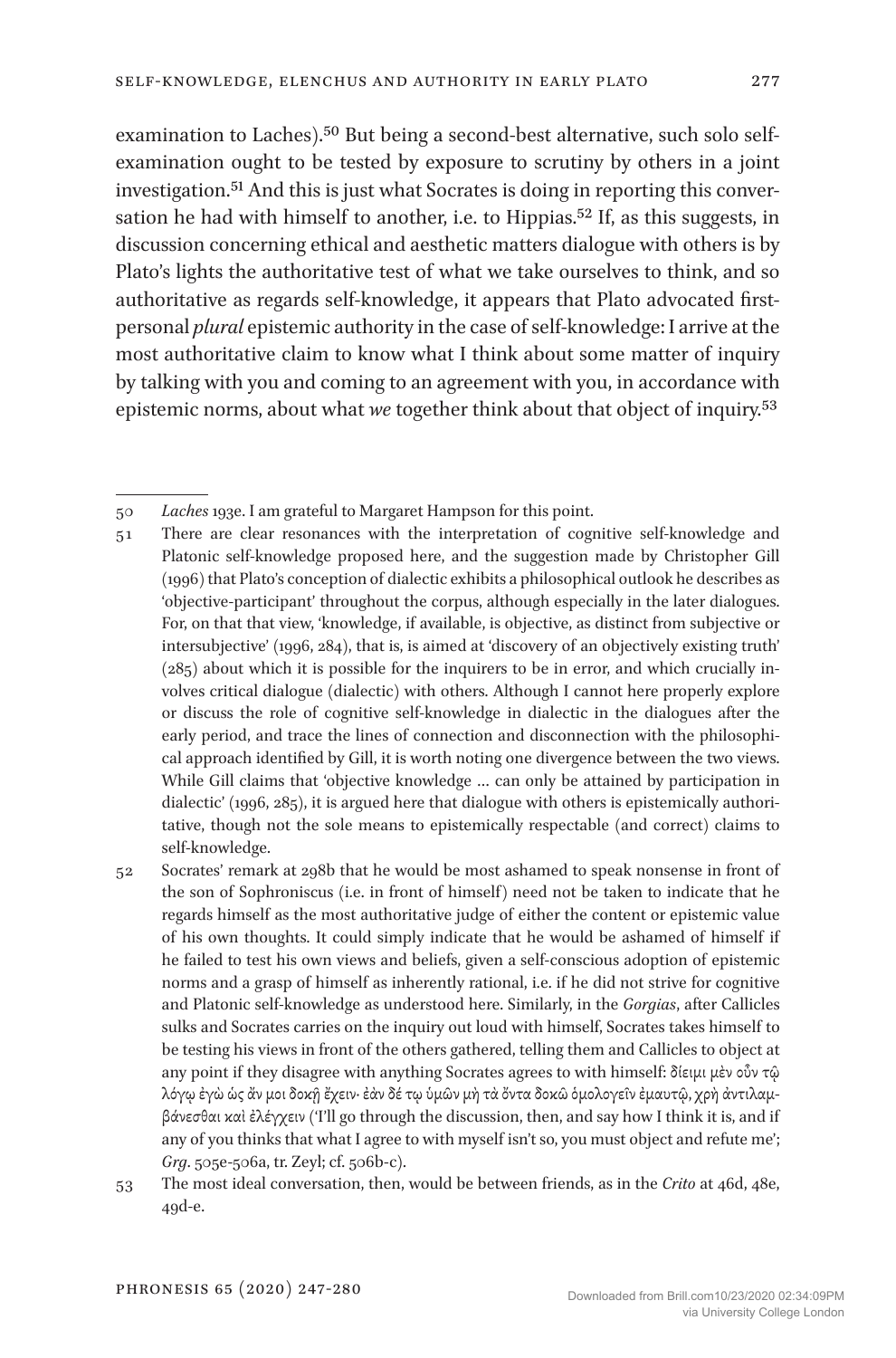#### **5 Conclusion**

I have argued that Plato's interpretation of the meaning of the Delphic Oracle's command to 'know yourself'—Platonic self-knowledge as I have called it has at its core correctly ascertaining the content and epistemic status of one's own cognitive states—cognitive self-knowledge—in line with particular epistemic standards or norms. The self-conscious nature of the process of acquiring cognitive self-knowledge exemplified by the elenchus, moreover, invites the agent to adopt the norms as her own and, with reference to them, to develop a pattern of self-conscious scrutiny at a higher-order level of the warrant for, and connection between, various claims at the first-order level, for herself. The method thereby encourages and is able to facilitate the agent's apprehension of herself as an inherently rational being, which, together with cognitive self-knowledge, constitutes Platonic self-knowledge. In matters of moral and aesthetic inquiry, moreover, no matter how strongly justified in this way such higher-order claims are, they are always open to revision in critical discussion with others, in line with these same norms, and therefore subject to the authority of what is agreed in such a dialogue. To this extent, I have argued, Plato endorsed first-personal plural epistemic authority as regards self-knowledge.54

#### **References**

Annas, J. (1985). Self-Knowledge in Early Plato. In: D. J. O'Meara, ed., *Platonic Investigations.* Washington DC, pp. 111-38.

Benson, H. (1995). The Dissolution of the Problem of the Elenchus. *Oxford Studies in Ancient Philosophy* 13, pp. 45-112.

<sup>54</sup> I am grateful to audiences who heard various versions of this paper: the Kinds of Knowledge in Ancient Philosophy 2017 conference at the University of Oslo; the 2018 meeting of the Southern Association of Ancient Philosophy at the University of Cambridge; the University of East Anglia Philosophy Department; Stirling University Philosophy Department; Oklahoma University Philosophy Department; the 42nd Ancient Philosophy Workshop, Texas; and the Berkeley Ancient Philosophy Seminar. For helpful discussion and suggestions I am indebted to Hugh Benson, Sarah Broadie, Timothy Clarke, Christopher Gill, Verity Harte, Mark Kalderon, M. M. McCabe, Lucy O'Brien, Catherine Rowett, Christopher Shields, Nicholas Smith, Ellisif Wasmuth and Paul Woodruff, as well as to the editors and an anonymous reader for the journal. For extensive written comments and discussion, I am particularly grateful to Peter Adamson, Joachim Aufderheide, Elena Cagnoli Fiecconi, Margaret Hampson and Raphael Woolf.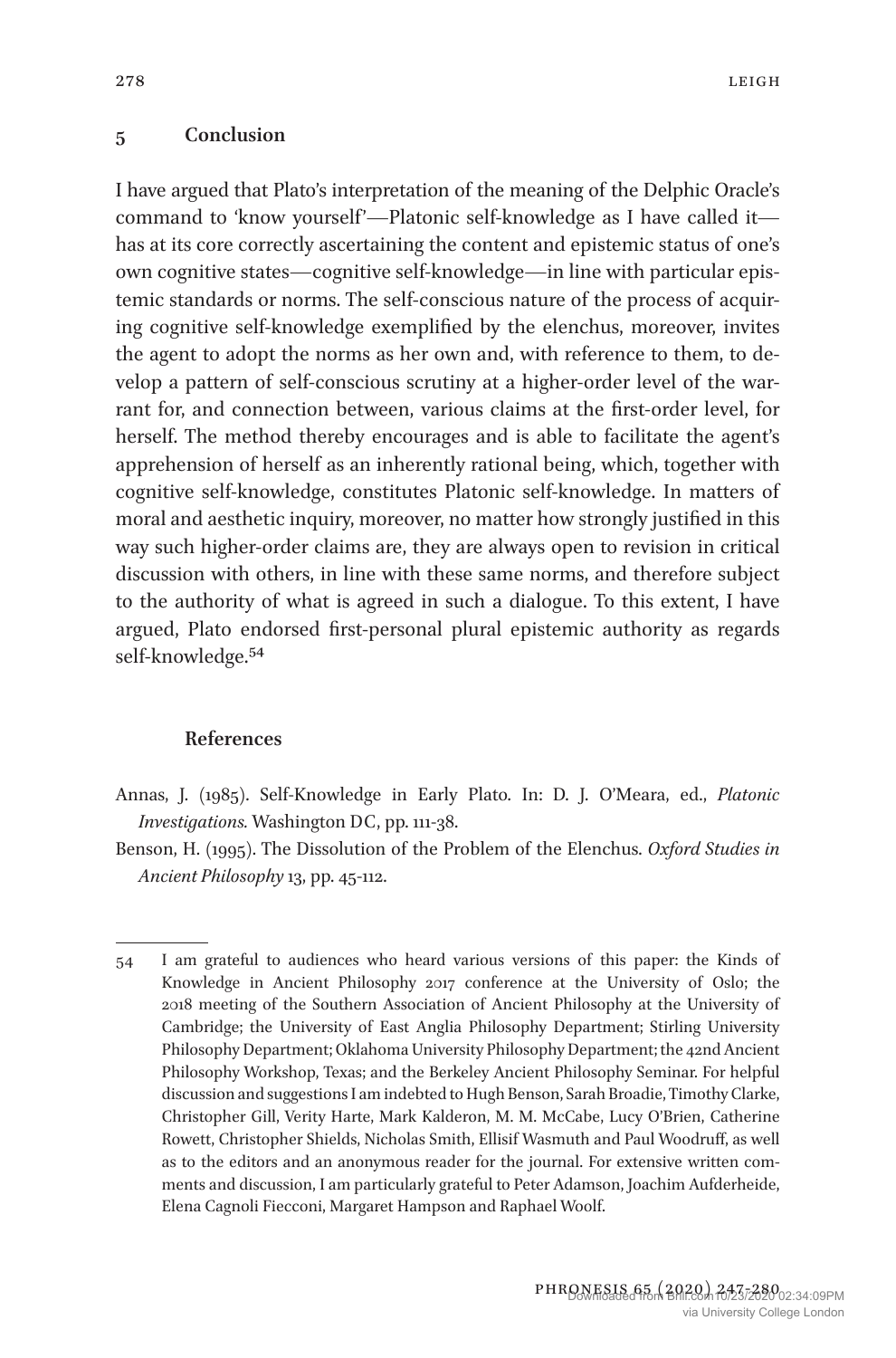Benson, H. (2000). *Socratic Wisdom: The Model of Knowledge in Plato's Early Dialogues*. Oxford.

Boghossian, P. (1989). Content and Self-Knowledge. *Philosophical Topics* 17: pp. 5-26.

Brickhouse, T. C. and Smith, N. D. (1994). *Plato's Socrates*. Oxford.

Brunschwig, J. (1973). Sur quelques emplois d' ὄψις. In: G. Hookleraar, ed., *Zetesis: Album amicorum*. Antwerp, pp. 24-39.

Burnyeat, M. (1982). Idealism and Greek Philosophy: What Descartes Saw and Berkeley Missed. *Philosophical Review* 91, pp. 3-40.

Cassam, Q. (1994). Introduction. In: Q. Cassam, ed., *Self-Knowledge*. Oxford, pp. 1-19.

Cassam, Q. (2014). *Self-knowledge for Humans*. Oxford.

- Coope, U. (2019). Free to think? Epistemic Authority and Thinking for Oneself. *Journal of the British Academy* 7, pp. 1-23.
- Denyer, N. (2001). *Plato: Alcibiades*. Cambridge.

Doyle, J. (2012). Socratic Methods. *Oxford Studies in Ancient Philosophy* 42, pp. 39-75.

- Evans, G. (1982). *The Varieties of Reference*. Oxford.
- Ferguson, D. (2019). Self-knowledge in the Eye-Soul Analogy of the *Alcibiades*. *Phronesis* 64, pp. 369-91.
- Fine, G. (1992). Inquiry in the *Meno*. In: R. Kraut, ed., *The Cambridge Companion to Plato*. Cambridge, pp. 200-26.
- Gertler, B. (2015). Self-Knowledge. (Revised version.) *The Stanford Encyclopedia of Philosophy* (Spring 2020 Edition), Edward N. Zalta, ed. https://plato.stanford.edu/ archives/spr2020/entries/self-knowledge/.

Giannopoulou, Z. (2015). Self-knowledge in Plato's *Theaetetus* and *Alcibiades I. Proceedings of the Boston Area Colloquium in Ancient Philosophy* 30, pp. 73-93.

- Gill, C. (1996). Afterward: Dialectic and the Dialogue Form in Late Plato. In: C. Gill and M. M. McCabe, eds., *Form and Argument in Late Plato*. Oxford, pp. 283-311.
- Gill, C. (2007). Self-knowledge in the *Alcibiades*. In: S. Stern-Gillet and K. Corrigan, eds., *Reading Ancient Texts.* Leiden/ Boston, pp. 97-112.

Griswald, C. (1983). *Self-Knowledge in Plato's Phaedrus*. New Haven.

Irwin, T. (1977). *Plato's Moral Theory*. Oxford.

- Jirsa, J. (2009). Authenticity of the *Alcibiades I*: Some reflections. *Listy filologiké* 132, pp. 225-44.
- Johnson, D. (1999). God as the True Self: Plato's *Alcibiades I*. *Ancient Philosophy* 19, pp. 1-19.
- Kamtekar, R. (2017). Self-Knowledge in Plato. In: U. Renz, ed., *Self-Knowledge: A History*. Oxford, pp. 25-43.
- Leigh, F. (2020). Kinds of Self-Knowledge in Ancient Thought. In: F. Leigh, ed., *Self-Knowledge in Ancient Philosophy*. Oxford, pp. 1-50.
- Lycan, W. (1988). Tacit Belief. In: R. J. Bogdan, ed., *Belief: Form, Content, and Function*. Oxford, pp. 61-82.